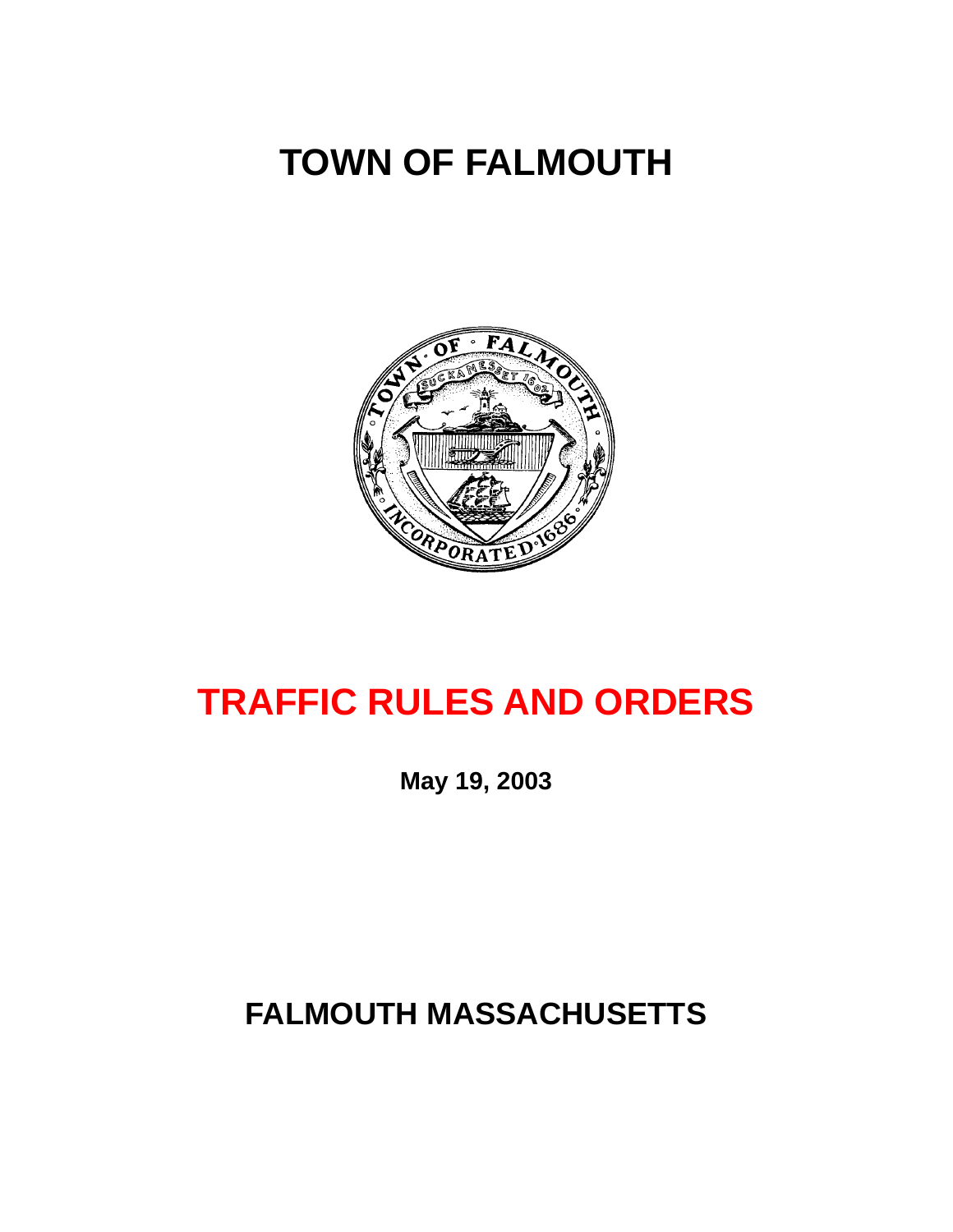<span id="page-1-0"></span>The following rules and orders regulating traffic upon the streets and highways of the Town of Falmouth are hereby enacted by the Board of Selectmen of the Town of Falmouth, superseding Traffic Regulations adopted and enacted May 10, 1938.

# **FALMOUTH MASSACHUSETTS TRAFFIC RULES AND ORDERS**

# **Table of Contents**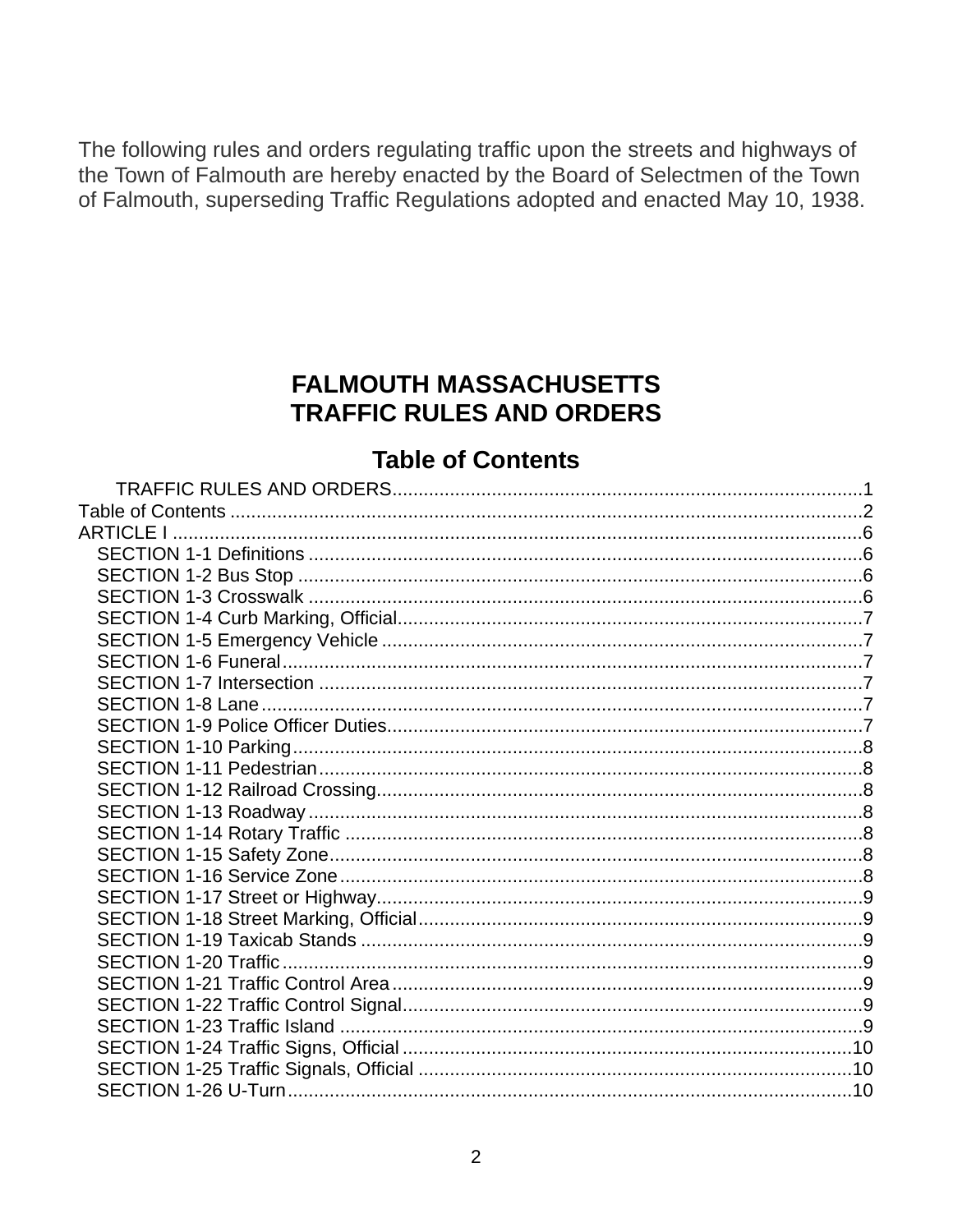| SECTION 3-1 Bus Stops, Taxicab Stands And Service Zones, Location 12                 |  |
|--------------------------------------------------------------------------------------|--|
|                                                                                      |  |
|                                                                                      |  |
| SECTION 3-4 Signals, Signals And Markings Prohibited, Display Of Unauthorized13      |  |
|                                                                                      |  |
|                                                                                      |  |
|                                                                                      |  |
|                                                                                      |  |
|                                                                                      |  |
|                                                                                      |  |
|                                                                                      |  |
|                                                                                      |  |
|                                                                                      |  |
|                                                                                      |  |
|                                                                                      |  |
|                                                                                      |  |
|                                                                                      |  |
|                                                                                      |  |
|                                                                                      |  |
|                                                                                      |  |
|                                                                                      |  |
|                                                                                      |  |
|                                                                                      |  |
|                                                                                      |  |
|                                                                                      |  |
|                                                                                      |  |
| SECTION 5-7.11 No Parking Meters For State Or Federal Governments, Disabled Veteran, |  |
|                                                                                      |  |
|                                                                                      |  |
|                                                                                      |  |
|                                                                                      |  |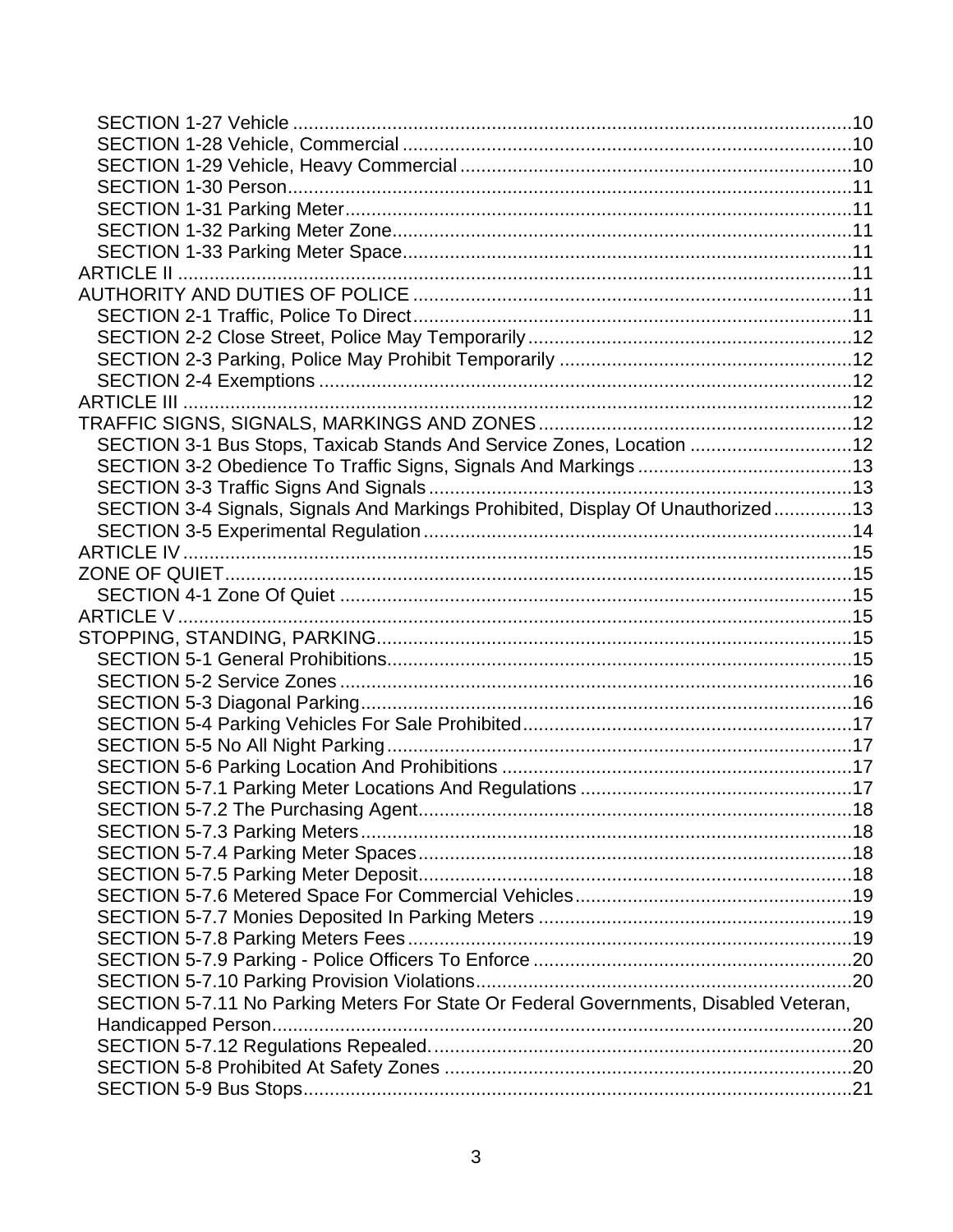| SECTION 7-12 Operation Of Under- Or Overpasses At Intersection With Islands 27 |  |
|--------------------------------------------------------------------------------|--|
| SECTION 7-13 Driving On Road Surfaces Under Construction Or Repair 27          |  |
|                                                                                |  |
|                                                                                |  |
|                                                                                |  |
| SECTION 7-17 Right And Duties Of Drivers In Funerals Or Other Processions28    |  |
|                                                                                |  |
|                                                                                |  |
|                                                                                |  |
|                                                                                |  |
|                                                                                |  |
|                                                                                |  |
|                                                                                |  |
|                                                                                |  |
|                                                                                |  |
|                                                                                |  |
|                                                                                |  |
|                                                                                |  |
|                                                                                |  |
|                                                                                |  |
|                                                                                |  |
|                                                                                |  |
|                                                                                |  |
|                                                                                |  |
|                                                                                |  |
|                                                                                |  |
|                                                                                |  |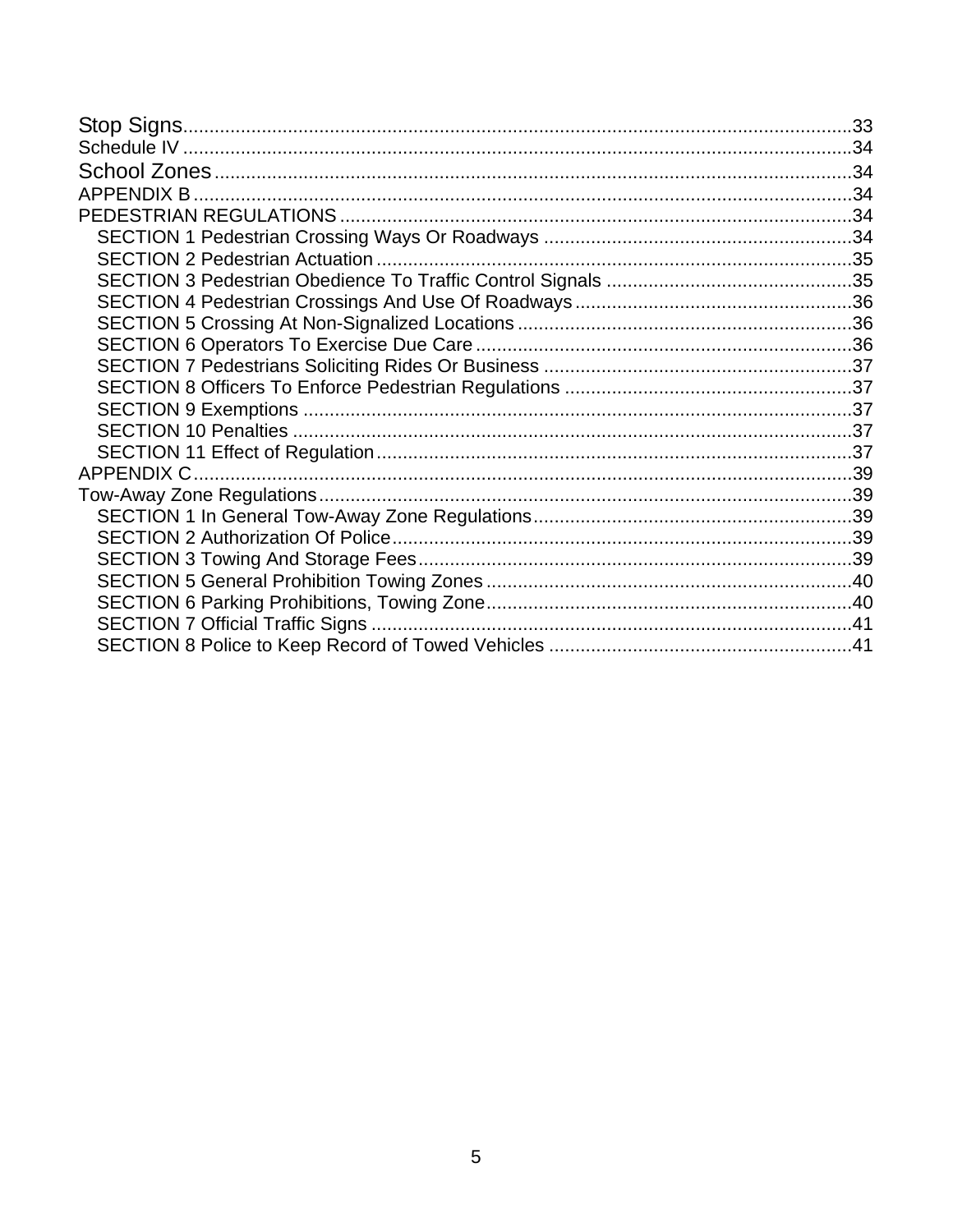#### <span id="page-5-0"></span>**FALMOUTH MASSACHUSETTS**

#### **TRAFFIC RULES AND ORDERS**

# **ARTICLE I**

#### *SECTION 1-1 Definitions*

 For the purpose of these rules of order the words and phrases used herein shall have the following meanings except in those instances where the context clearly indicates a different meaning.

#### *SECTION 1-2 Bus Stop*

 An area in the roadway set aside for the boarding of or alighting from and the parking of busses.

### *SECTION 1-3 Crosswalk*

 That portion of a roadway ordinarily included within the prolongation or connection of curb lines and property lines at intersections, or at any portion of a roadway clearly indicated for pedestrian crossing by lines on the road surface or by other marking or signs.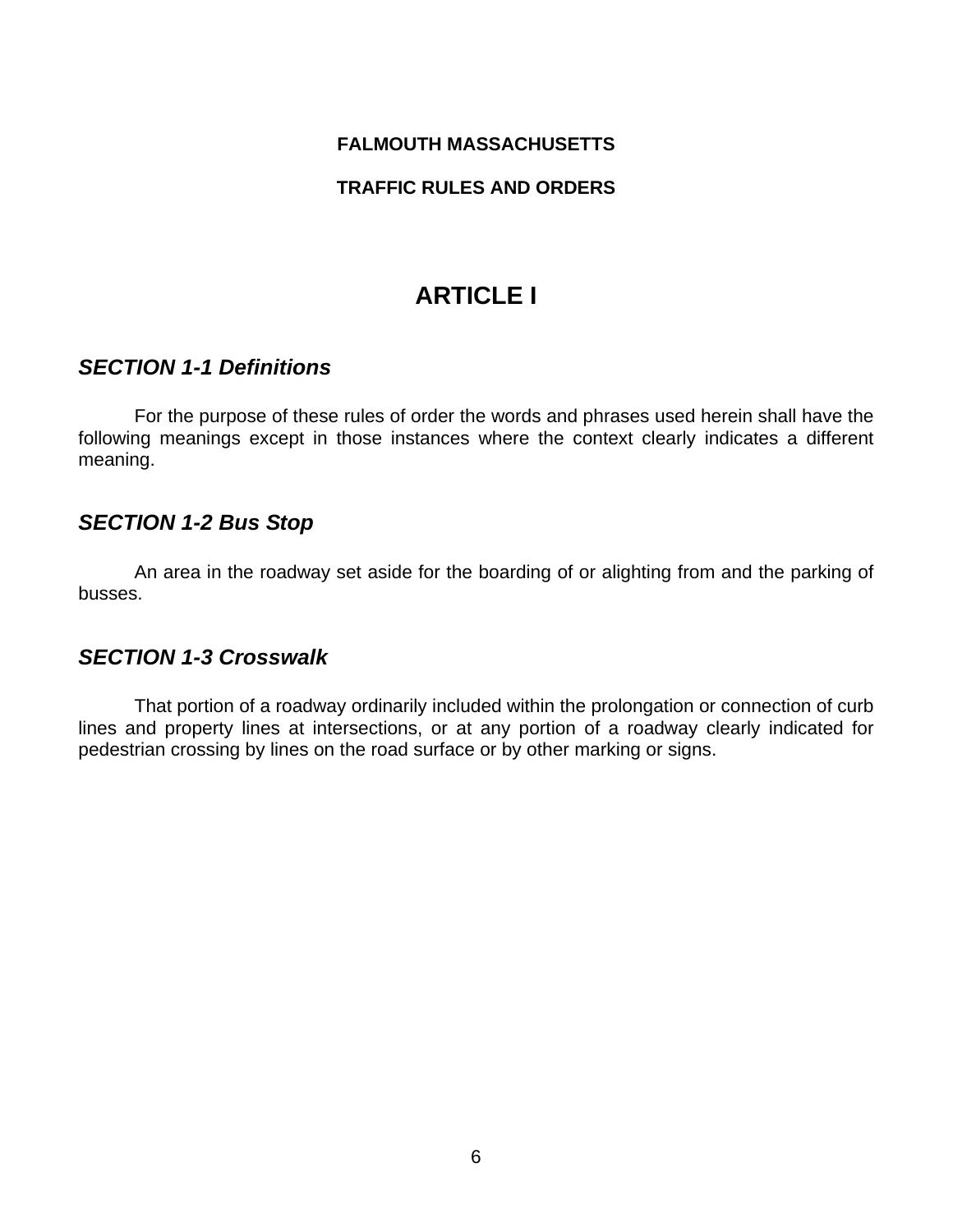#### <span id="page-6-0"></span>*SECTION 1-4 Curb Marking, Official*

That portion of a curbing the painting of which the Town Engineer has authorized, and which has the written approval of the Department of Public Works, Commonwealth of Massachusetts.

#### *SECTION 1-5 Emergency Vehicle*

 Vehicles of the Fire Department (Fire Patrol), police vehicles, ambulances and emergency vehicles of federal, state and municipal departments or public service corporations when the latter are responding to an emergency in relation to the Police or Fire Department.

#### *SECTION 1-6 Funeral*

 Any procession of mourners properly identified as such accompanying the remains of a human body.

#### *SECTION 1-7 Intersection*

 The area embraced within the extensions of the lateral curb lines or, if none, then the lateral boundary lines, of intersecting ways as defined in Section 1 of Chapter 90 of the General Laws, including divided ways.

 The rules and regulations herein contained governing and restricting the movement of vehicles at and near intersecting ways shall apply at any place along any way at which drivers are to be controlled by traffic control signals whether or not such place is an intersection as herein defined.

#### *SECTION 1-8 Lane*

 A longitudinal division of a roadway into a strip of sufficient width to accommodate the passage of a single line of vehicles.

#### *SECTION 1-9 Police Officer Duties*

 Any officer of the Falmouth Police Department or any officer authorized to direct or regulate traffic or to make arrests for the violation of traffic regulations.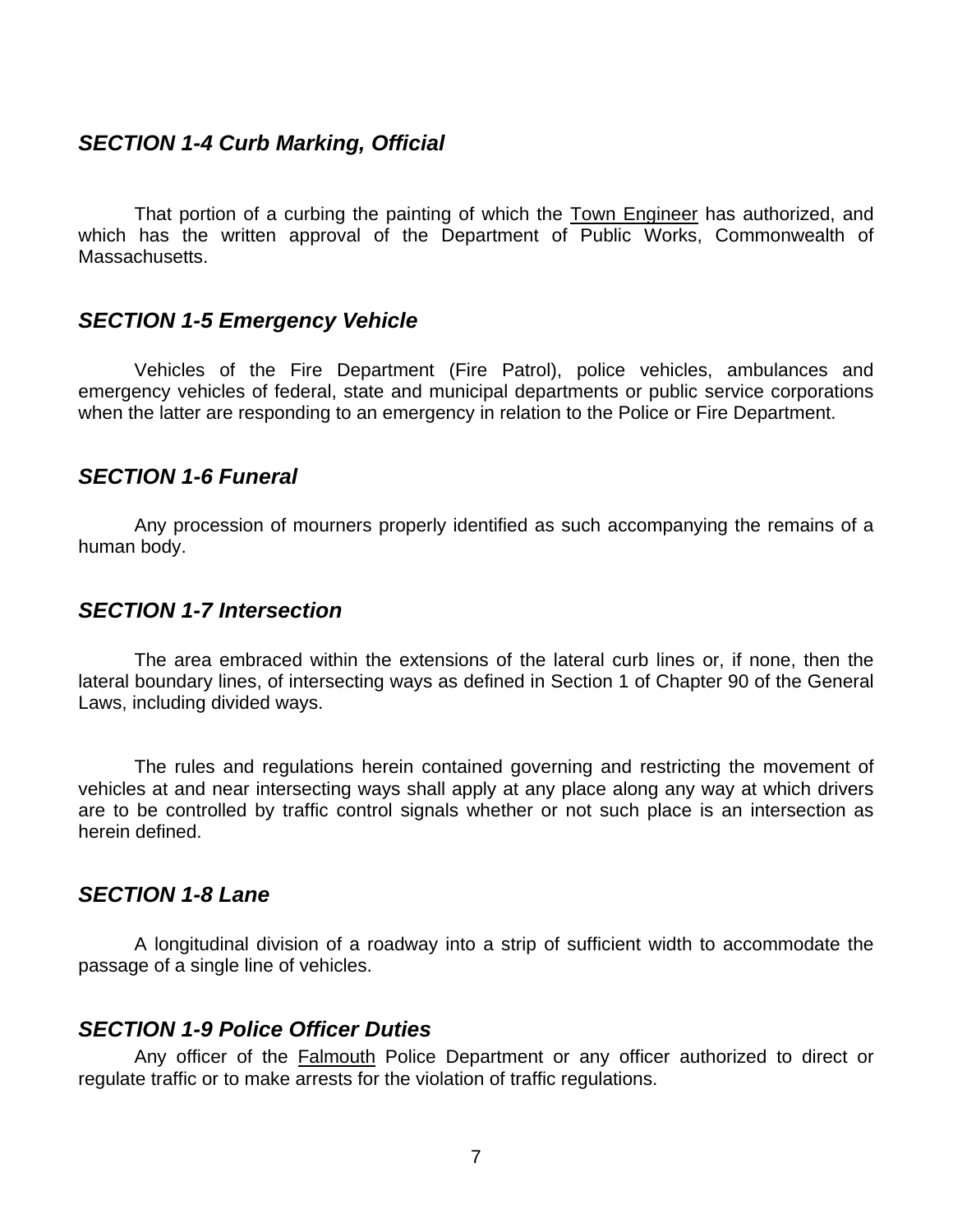#### <span id="page-7-0"></span>*SECTION 1-10 Parking*

 The standing of a vehicle, whether occupied or not, otherwise than temporarily for the purpose of and while actually engaged in loading or unloading, or in obedience to an officer or traffic signs or signals, or while making emergency repairs or, if disabled, while arrangements are being made to move such vehicle.

#### *SECTION 1-11 Pedestrian*

 Any person afoot or riding on a conveyance moved by human muscular power, except bicycles or tricycles, as defined in Chapter 90, Section 18A (General Laws).

#### *SECTION 1-12 Railroad Crossing*

Any intersection of ways with a railroad right-of-way.

#### *SECTION 1-13 Roadway*

 That portion of a street or highway between the regularly established curb lines or that part, exclusive or shoulders, improved and intended to be used for vehicular traffic.

#### *SECTION 1-14 Rotary Traffic*

The counter clockwise operation of a vehicle around an object or structure.

#### *SECTION 1-15 Safety Zone*

 Any area or space set aside within a roadway for the exclusive use of pedestrian and which has been indicated by signs, lines or markings, having the written approval of the Department of Pubic Works, Commonwealth of Massachusetts.

#### *SECTION 1-16 Service Zone*

 An area in the roadway set aside for the accommodation of commercial and transient vehicular traffic.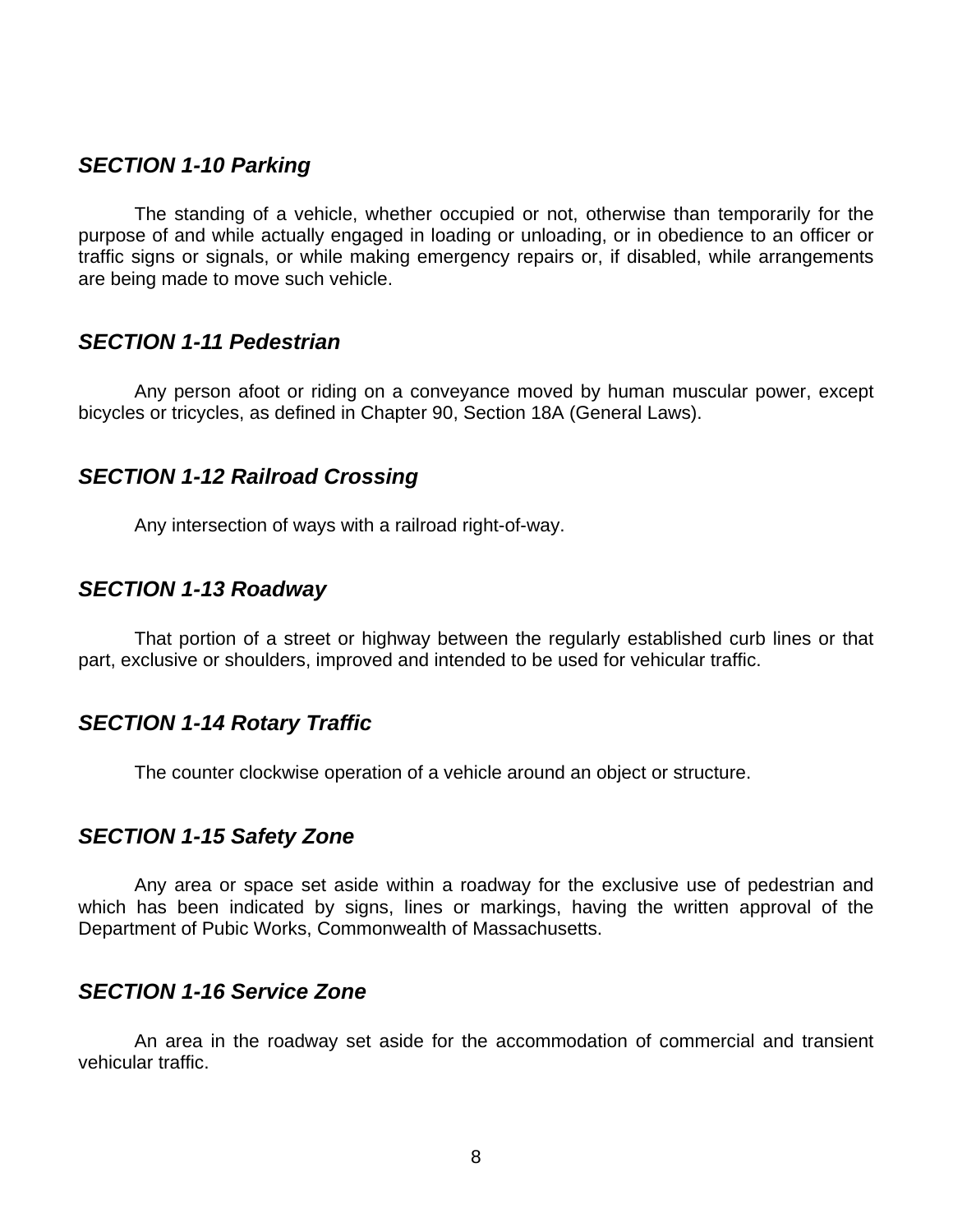#### <span id="page-8-0"></span>*SECTION 1-17 Street or Highway*

 The entire width between property lines of every way open to the use of the public for purposes of travel.

#### *SECTION 1-18 Street Marking, Official*

 Any painted line, legend, marking or marker of any description painted or placed upon any way which purports to direct or regulate traffic and which has been authorized by the Town Engineer and which has the written approval of the Department of Public Works, Commonwealth of Massachusetts.

#### *SECTION 1-19 Taxicab Stands*

 An area in the roadway in which certain taxicabs are authorized and required to park while waiting to be engaged.

#### *SECTION 1-20 Traffic*

 Pedestrians, ridden or herded animals, vehicles, streetcars or other conveyances either singly or together while using any street or highway for the purpose of travel.

#### *SECTION 1-21 Traffic Control Area*

 Any area along any way, other than an intersecting way, at which drivers are to be controlled by traffic control signals.

#### *SECTION 1-22 Traffic Control Signal*

 Any device using colored lights, which conforms to the standards, as prescribed by the Department of Public Works of the Commonwealth of Massachusetts, whether manually, electrically or mechanically operated, by which traffic may be alternately directed to stop and to proceed.

#### *SECTION 1-23 Traffic Island*

 Any area or space set aside within a roadway, which is not intended for use by vehicular traffic.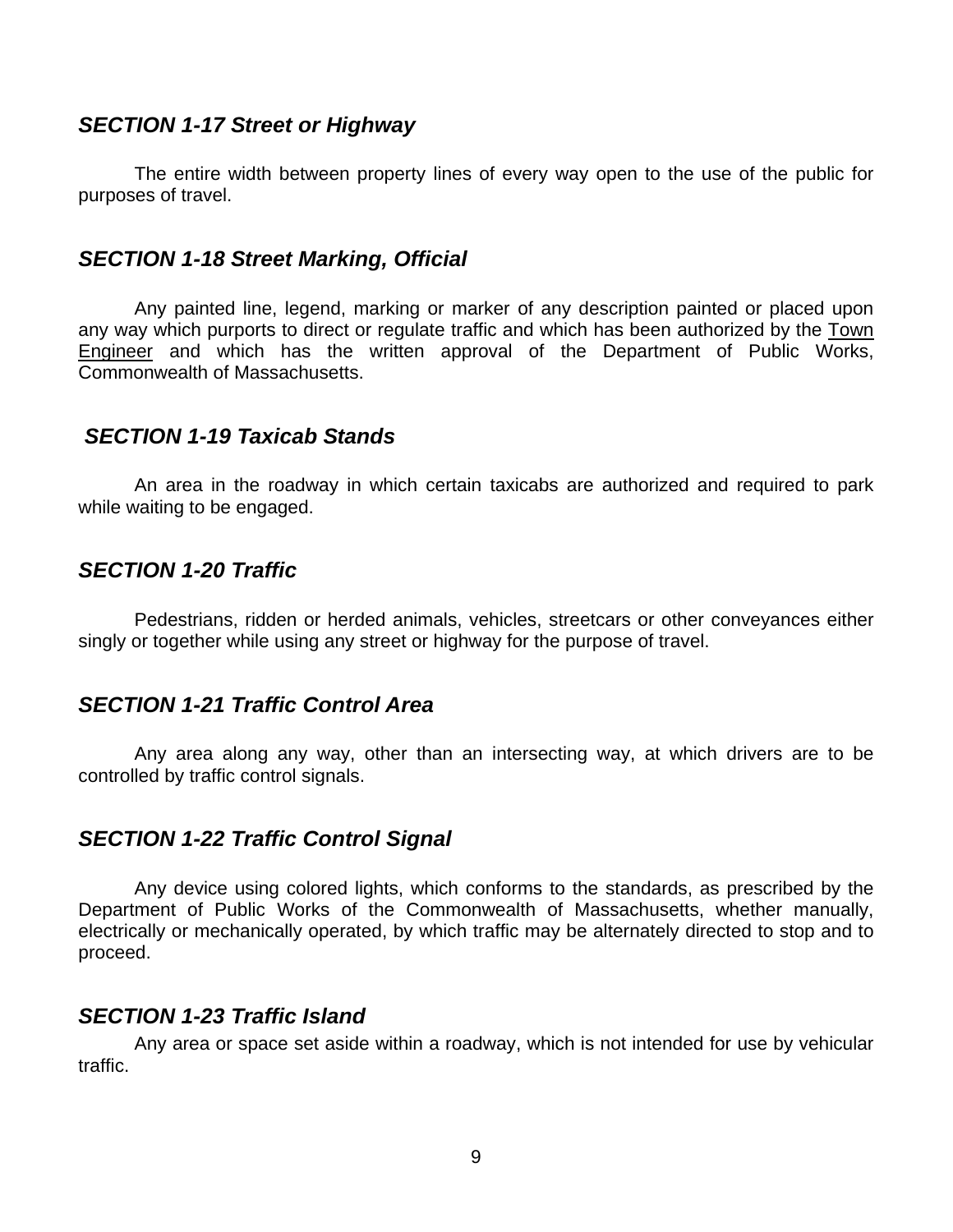#### <span id="page-9-0"></span>*SECTION 1-24 Traffic Signs, Official*

 All signs, markings and devices, other than signals, not inconsistent with these rules and orders, and which conform to the standards prescribed by the Department of Public Works of the Commonwealth of Massachusetts and placed or erected by authority of public body or official having jurisdiction for the purpose of guiding, directing, warning, or regulating traffic.

#### *SECTION 1-25 Traffic Signals, Official*

 All signals, conforming to the standards as prescribed by the Department of Public Works of the Commonwealth of Massachusetts, not inconsistent with these rules and orders, placed or erected by authority of a public body or official having jurisdiction, for the purpose of directing or warning traffic.

#### *SECTION 1-26 U-Turn*

 The turning of a vehicle by means of a continuous turn whereby the direction of such vehicle is reversed.

#### *SECTION 1-27 Vehicle*

 Every device in, upon or by which any person or property is or may be transported or drawn upon a highway, including bicycles when the provisions of these rules are applicable to them, except other devices moved by human power or used exclusively upon stationary rails or tracks and devices which derive their power for operation from stationary overhead wires.

#### *SECTION 1-28 Vehicle, Commercial*

 Any vehicle being used in the transportation of goods, wares or merchandise for commercial purposes.

#### *SECTION 1-29 Vehicle, Heavy Commercial*

Any commercial vehicle of over two and one-half (2½) ton capacity.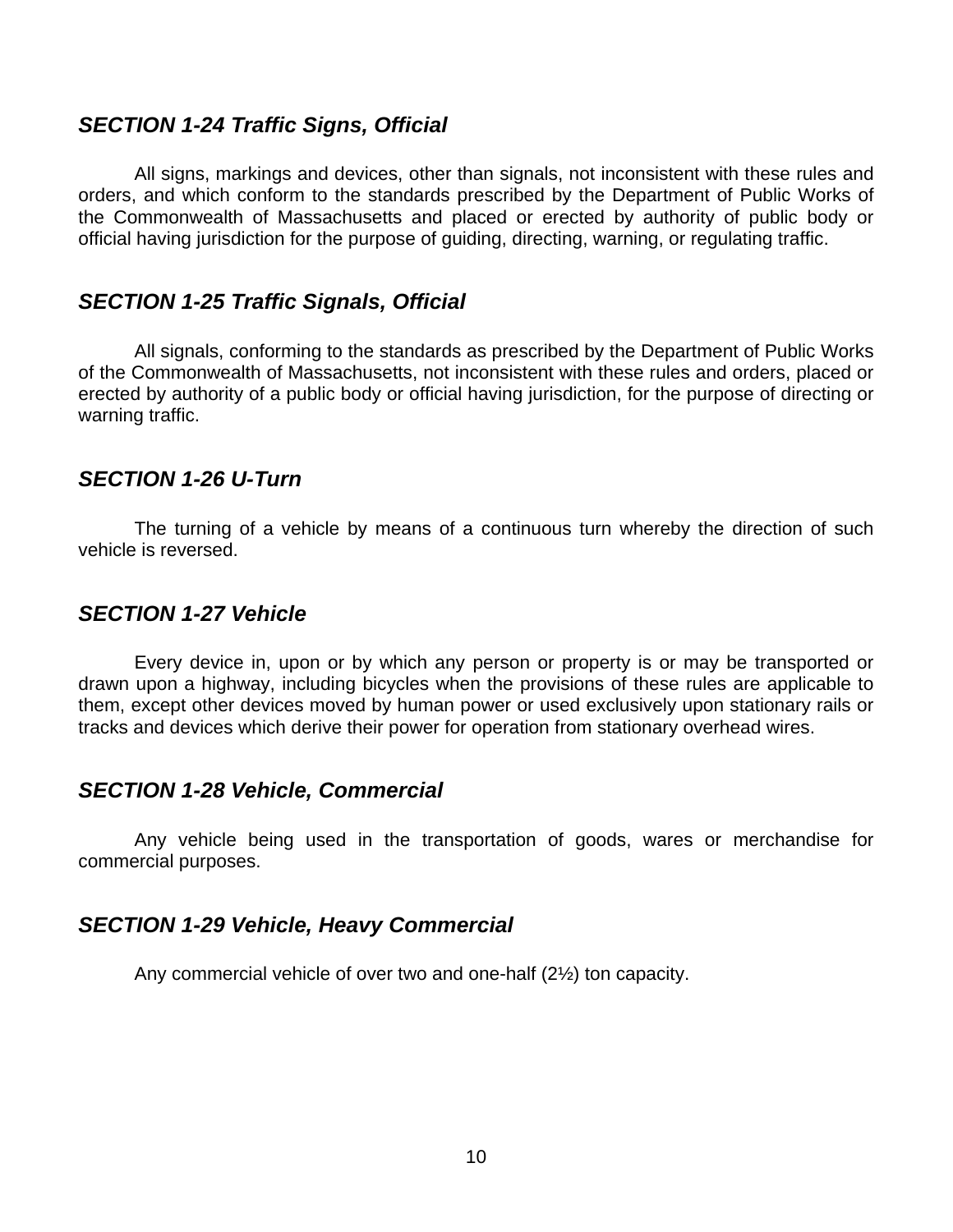#### <span id="page-10-0"></span>*SECTION 1-30 Person*

 The word "person" shall mean and include any individual, firm, co-partnership, association or corporation.

#### *SECTION 1-31 Parking Meter*

 The words "parking meter" shall mean any mechanical device, not inconsistent with the provisions of this regulation, and placed or erected on any public way or municipal off-street parking area within the traffic rules for the regulation of parking. Each parking meter installed shall indicate by proper legend the legal parking time established by this regulation and when operated shall at all times indicate the balance of legal parking time permitted and at the time expiration of such period shall indicate illegal or overtime parking.

#### *SECTION 1-32 Parking Meter Zone*

The words "parking meter zone" shall mean and include any street or portion thereof or municipal off-street parking area upon which parking of vehicles is permitted for limited time subject to compliance with the further provisions of this regulation.

#### *SECTION 1-33 Parking Meter Space*

The words "parking meter space" shall mean any space within a parking meter zone, adjacent to a parking meter which is duly designated for the parking of a single vehicle by lines painted on the surface of the street or municipal off-street parking area adjacent to or adjoining each parking meter.

# **ARTICLE II**

# **AUTHORITY AND DUTIES OF POLICE**

#### *SECTION 2-1 Traffic, Police To Direct*

It shall be the duty of officers designated by the Chief of Police to enforce the provisions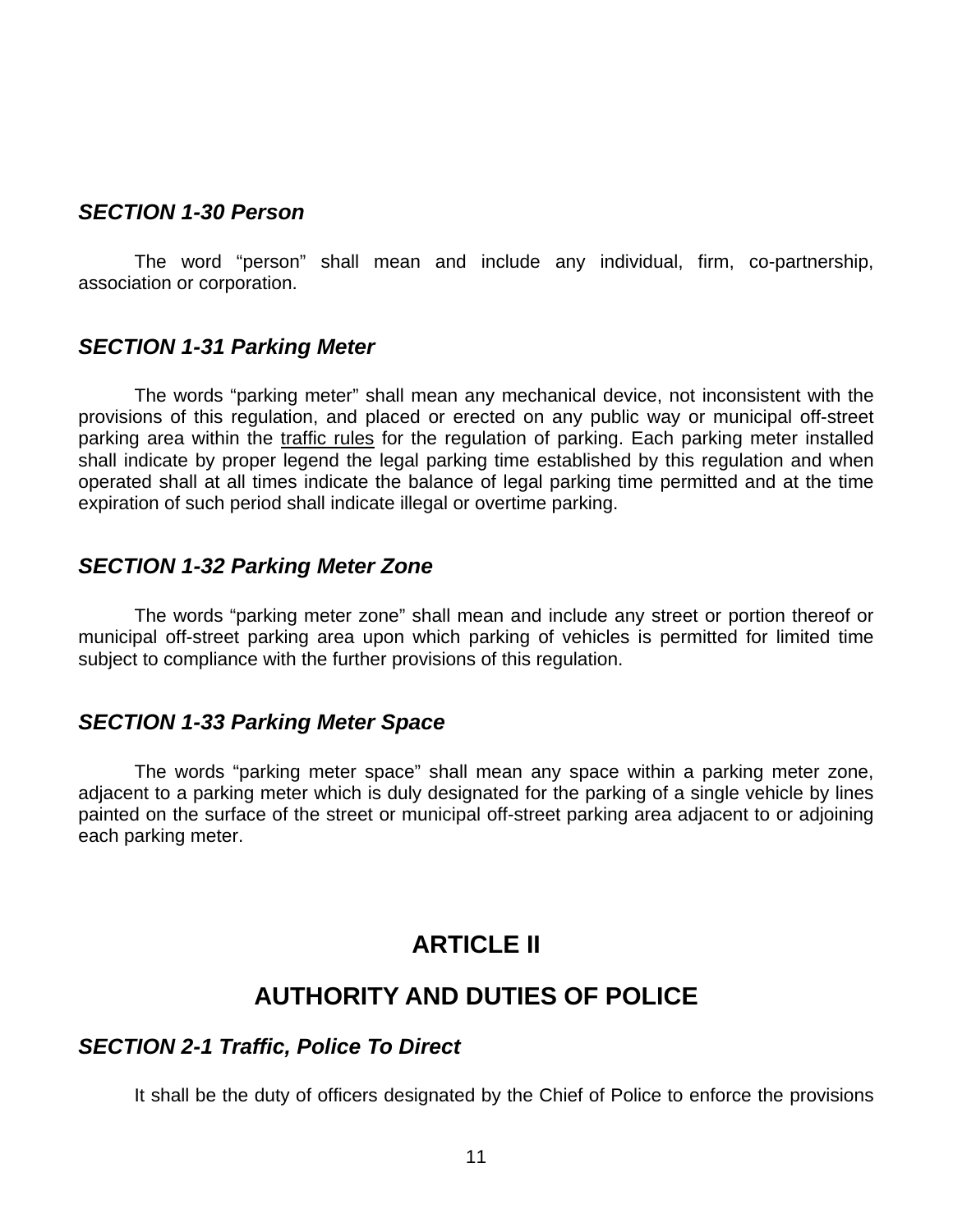<span id="page-11-0"></span>of these Traffic Rules and Orders. Such officers are hereby authorized to direct all traffic either in person or by means of visible or audible signal in conformance with the provisions of these Traffic Rules and Orders provided that in the event of a fire or other emergency, to expedite traffic or safeguard pedestrians, officers of the Police or Fire Department may direct traffic as conditions may require, notwithstanding the provisions of these Traffic Rules and Orders.

### *SECTION 2-2 Close Street, Police May Temporarily*

 The Chief of Police is hereby authorized to close temporarily any street or highway in an impending or existing emergency, or for any lawful assemblage, demonstration or procession.

### *SECTION 2-3 Parking, Police May Prohibit Temporarily*

 The Chief of Police is hereby authorized to prohibit, temporarily, parking on any street or highway or part thereof in an impending or existing emergency, or for a lawful assemblage, demonstration or procession. Vehicles parked in places where parking is prohibited temporarily may be moved by or under the direction of an officer.

### *SECTION 2-4 Exemptions*

 The provisions of these Traffic Rules and Orders shall not apply to drivers actually engaged in work upon a street or highway closed to travel or under construction or repair, to officers when engaged in the performance of public duties nor to drivers of emergency vehicles while operating in an emergency and in performance of public duties when the nature of the work of any of these necessitate a departure from any part of these Traffic Rules and Orders. These exemptions shall not, however, protect the driver of any vehicle from the consequences of a reckless disregard of the safety of others.

# **ARTICLE III**

# **TRAFFIC SIGNS, SIGNALS, MARKINGS AND ZONES**

### *SECTION 3-1 Bus Stops, Taxicab Stands And Service Zones, Location*

 The location of all bus stops, taxicab stands and service zones shall be specified by the Falmouth Board of Selectman and in the case of taxicab stand, the Chief of Police with the approval of the Falmouth Board of Selectman shall designate who may use them as such.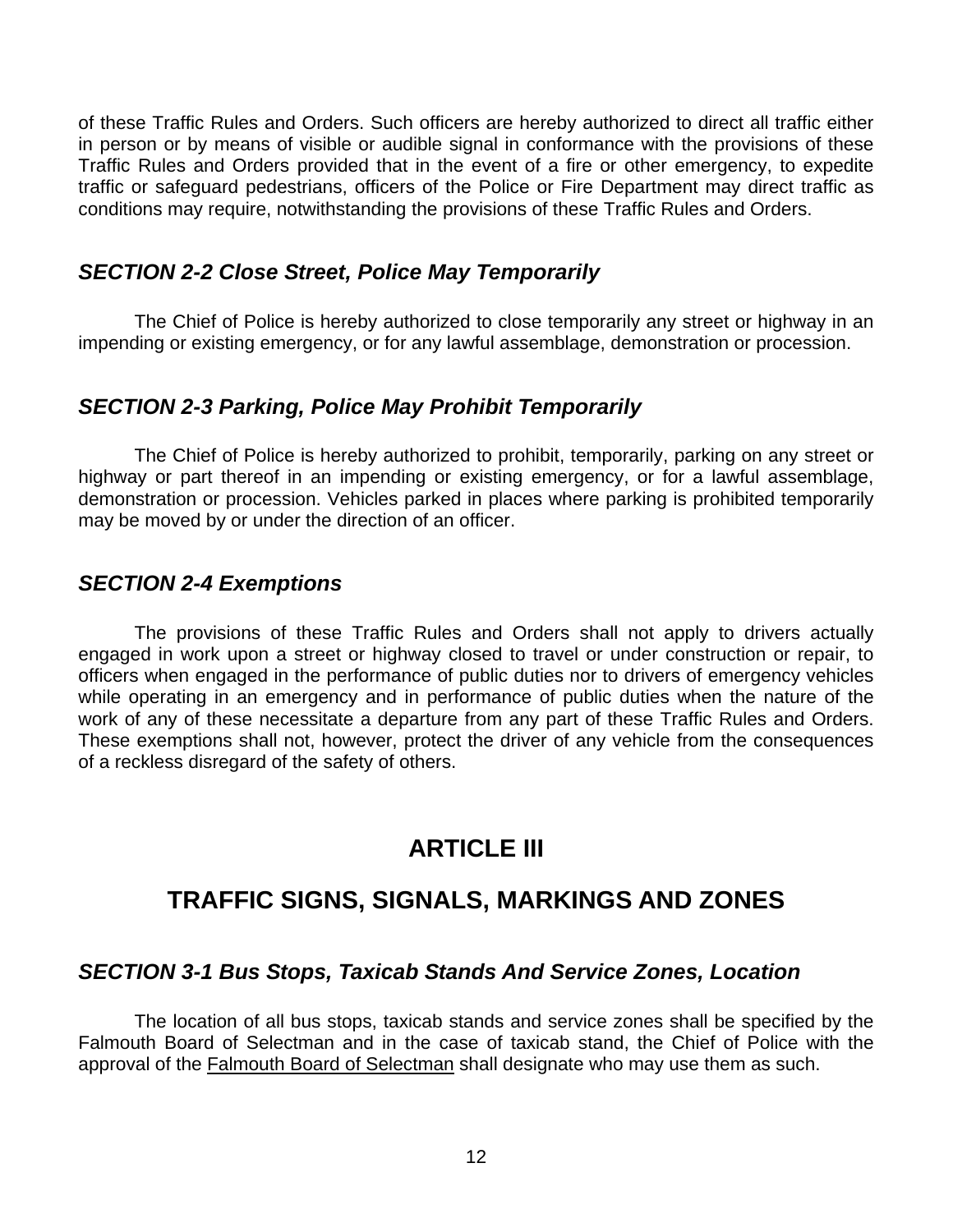<span id="page-12-0"></span> Any person who willfully defaces, injures, moves, obstructs or interferes with any official traffic signs, signals or marking shall be liable to a penalty not exceeding twenty (20) dollars for each and every offense.

### *SECTION 3-2 Obedience To Traffic Signs, Signals And Markings*

 No driver of any vehicle or of any street car shall disobey the instructions of any official traffic control signal, sign, marking, marker or legend unless otherwise directed by a police officer.

### *SECTION 3-3 Traffic Signs And Signals*

a. The Town Engineer is hereby authorized, and as to those signs and signals required hereunder it shall be his duty, to place and maintain or cause to be placed and maintained all official traffic signs, signals, markings and safety zones. All signs, signals, markings and safety zones shall conform to the standards as prescribed by the Department of Public Works of the Commonwealth of Massachusetts.

b. Sections 2-2 and 2-3 of Article II and Section 5-2 and 5-3 and 5-6 and 5-8 to 5-10 inclusive of Article V relating to parking and Sections 7-7 and 7-10 of Article VII concerning turning movements and Section 7-20 of article VII pertaining to exclusion shall be effective only during such time as official signs are erected and maintained in each block designating the provisions of such sections and located so as to be easily visible to approaching drivers.

c. Sections relating to one-way streets shall be effective only during such time as a sufficient number of official signs are erected and maintained at the entrance and each of the exits for each one-way street, so that at least one sign will be clearly visible for a distance of at least seventy-five (75) feet to drivers approaching such an exit.

### *SECTION 3-4 Signals, Signals And Markings Prohibited, Display Of Unauthorized*

 No person or corporation shall place, maintain or display upon or in view of any street any unofficial device, sign, signal, curb marking or street marking which purports to be or is an imitation of or resembles an official traffic device, sign, signal, curb marking or street marking or which attempts to direct the movement of traffic or which hides from view any official sign, signal marking or device. The Chief of Police is hereby empowered to remove every such prohibited sign, signal, marking or device or cause it to be removed without notice.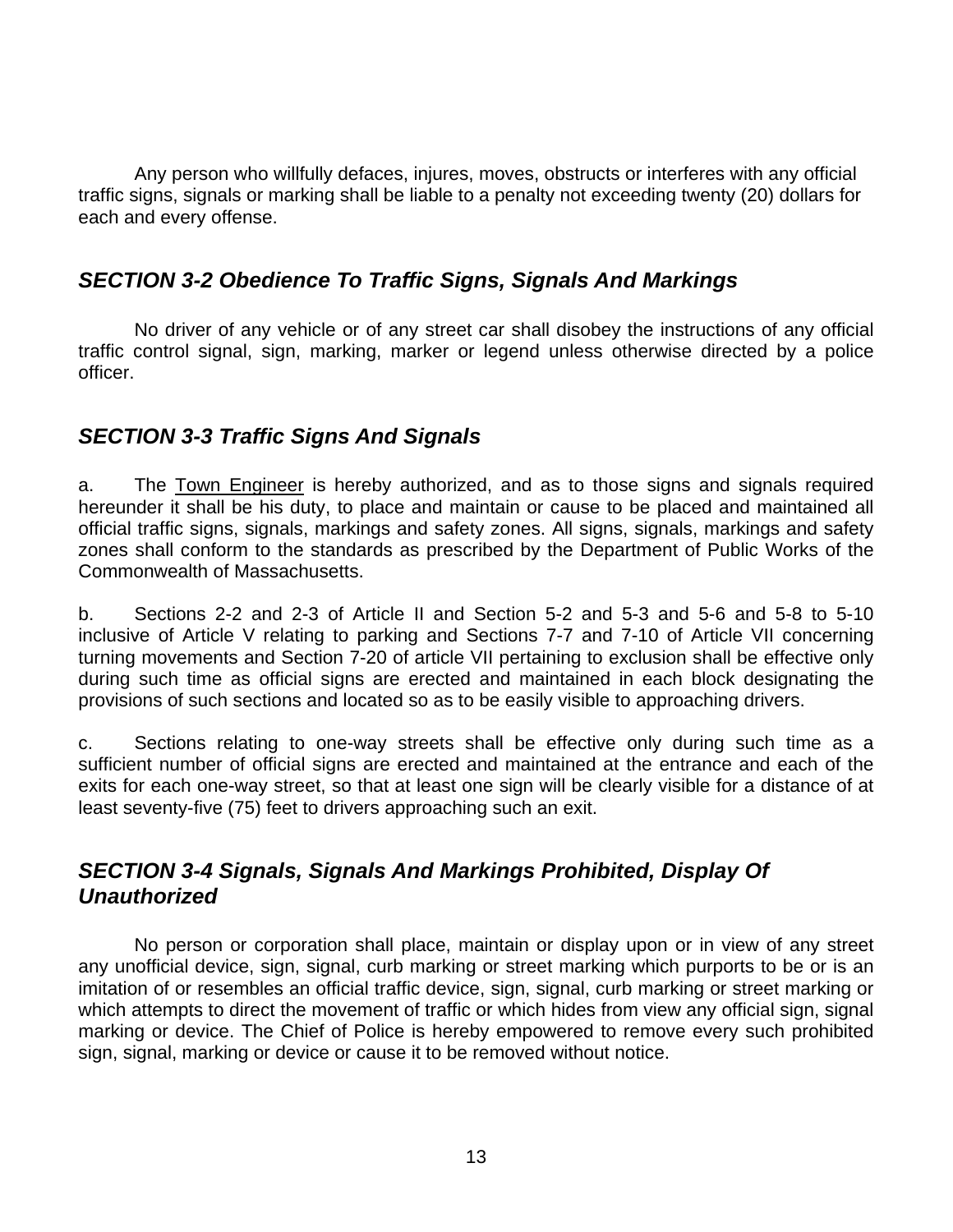# <span id="page-13-0"></span>*SECTION 3-5 Experimental Regulation*

For the purpose of trial the Falmouth Board of Selectmen may make temporary rules regulating traffic or test under actual conditions traffic signs, markings, or other devices. No such experimental rules relating to traffic shall remain in effect for a period longer than 30 days.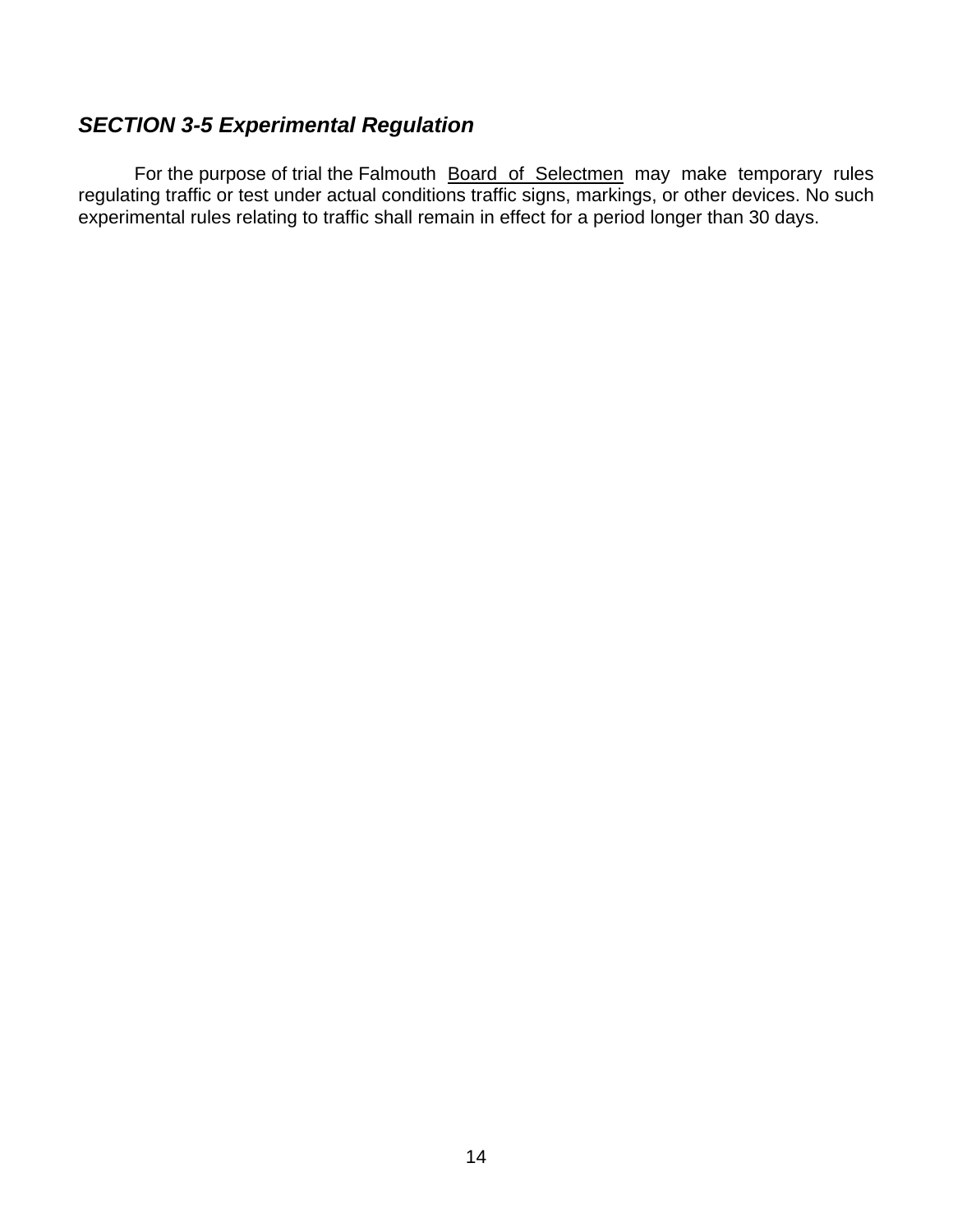# **ARTICLE IV**

# **ZONE OF QUIET**

#### <span id="page-14-0"></span>*SECTION 4-1 Zone Of Quiet*

 The Chief of Police may temporarily establish a zone of quiet upon any street where a person is seriously ill. Said temporary zone of quiet shall embrace all territory within a radius of two hundred (200) feet of the building occupied by the sick person. Said temporary zones of quiet shall be designated by the Chief of Police by causing to be placed at a conspicuous place in the street a sign or marker bearing the words ZONE OF QUIET.

No person operating a motor vehicle within any designated and posted Zone of Quiet shall sound a horn or other warning device on said vehicle except in an emergency, nor shall such person make any loud or unusual noise in said Zone of Quiet.

# **ARTICLE V**

# **STOPPING, STANDING, PARKING**

#### *SECTION 5-1 General Prohibitions*

 No person shall allow, permit or suffer any vehicle registered in his name to stand or park in any street, way, highway, road or parkway under the control of the Town of Falmouth in violation of any of the Traffic Rules or Orders adopted by the Board of Selectman and in particular in any of the following places except when necessary to avoid conflict with other traffic or in compliance with the direction of a police officer or traffic sign or signal.

- a. Within an intersection "except within those intersections where the installation of parking meters has been specifically approved by the Massachusetts Department of Public Works."
- b. Upon any sidewalk.
- c. Upon any crosswalk.
- d. Upon the roadway in a rural or sparsely settled district.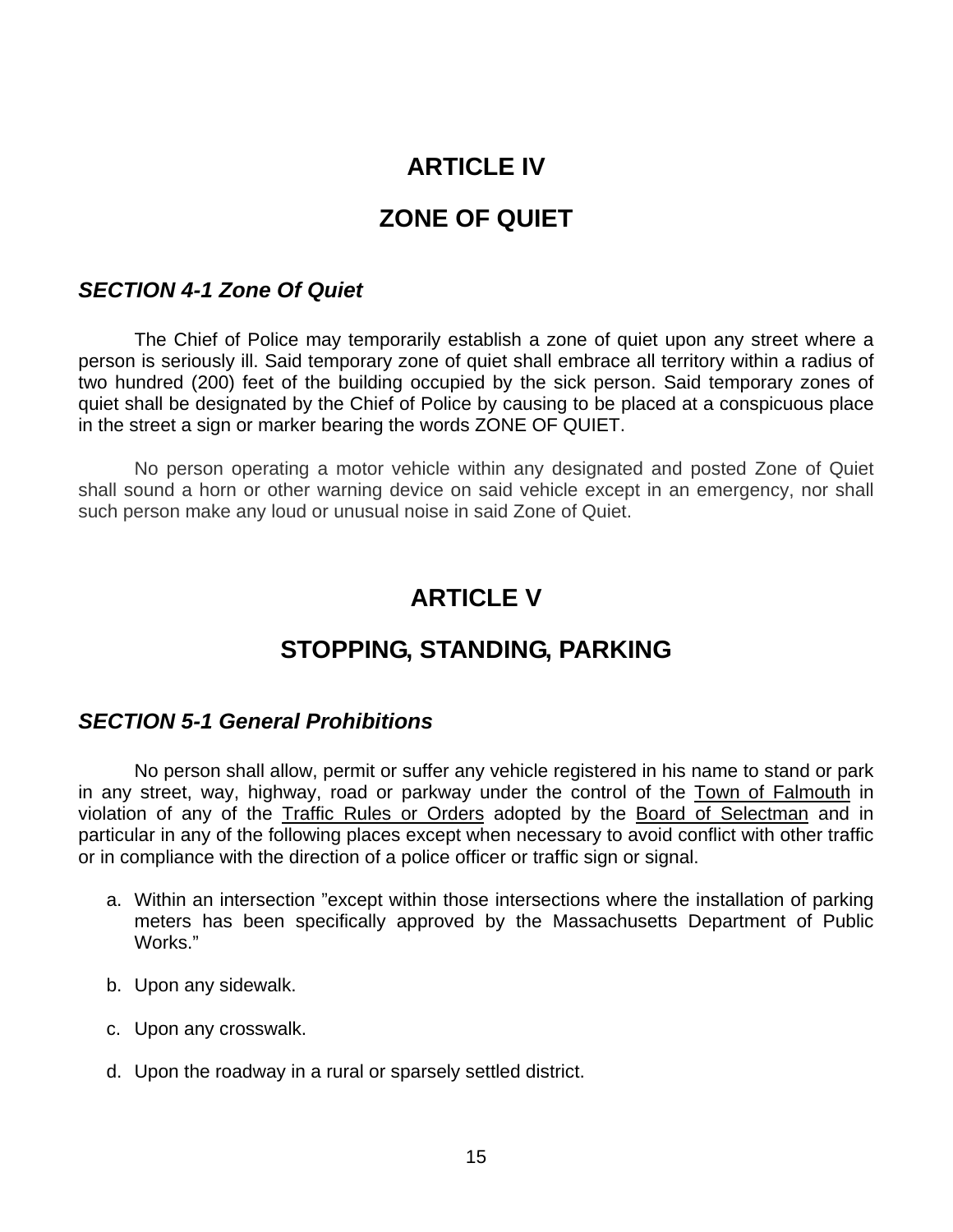- <span id="page-15-0"></span>e. Upon a roadway where parking is permitted unless the wheels on the right side of the vehicle are within twelve (12) inches of the curb or edge of the roadway, except upon those streets, which are designated as one-way streets. On such one-way streets vehicles shall be parked in the direction in which said vehicle is moving and with the wheels within (12) inches of the curb. This shall not apply to streets or parts of streets where angle parking is required by these regulations.
- f. Upon any roadway where the parking of a vehicle will not leave a clear and unobstructed lane at least ten (10) feet wide for passing traffic.
- g. Upon any street or highway within ten (10) feet of fire hydrant.
- h. In front of any private road or driveway.
- i. Upon any street or highway within twenty (20) feet of an intersecting way, except alleys.
- j. Within fifteen (15) feet of the wall of a fire station or directly across the street from such fire station provided signs are erected acquainting the driver of such restriction.
- k. Along side or opposite any street excavation or obstruction when such stopping, standing or parking would obstruct traffic.
- l. Within twenty-five (25) feet of the nearest rail of a railroad crossing when there are no gates at such crossing, or otherwise within five (5) feet from the gate.
- m. On a bridge and the approach thereto.

### *SECTION 5-2 Service Zones*

 No person shall park a vehicle upon any streets in any service zone for a period of time longer than thirty minutes and except while actually engaged in loading or unloading.

### *SECTION 5-3 Diagonal Parking*

- 1. The Town Engineer shall determine the street upon which diagonal parking will be permitted and shall cause said streets to be designated by signs and the surfaces thereof to be marked as directed by the Chief of Police.
- 2. Diagonal parking is permitted upon certain sections of a number of streets as designated in Schedule No. I, hereto appended to which reference is made and which Schedule No. I, relative to diagonal parking is herewith specifically incorporated in this section. Where such diagonal parking is permitted, vehicles shall be parked with one wheel within twelve (12) inches of the curb and at the angle to the curb indicated by official marks and signs. The vehicle shall be parked so that all four wheels thereof shall be placed wholly within the area indicated for parking, and headed to the curb.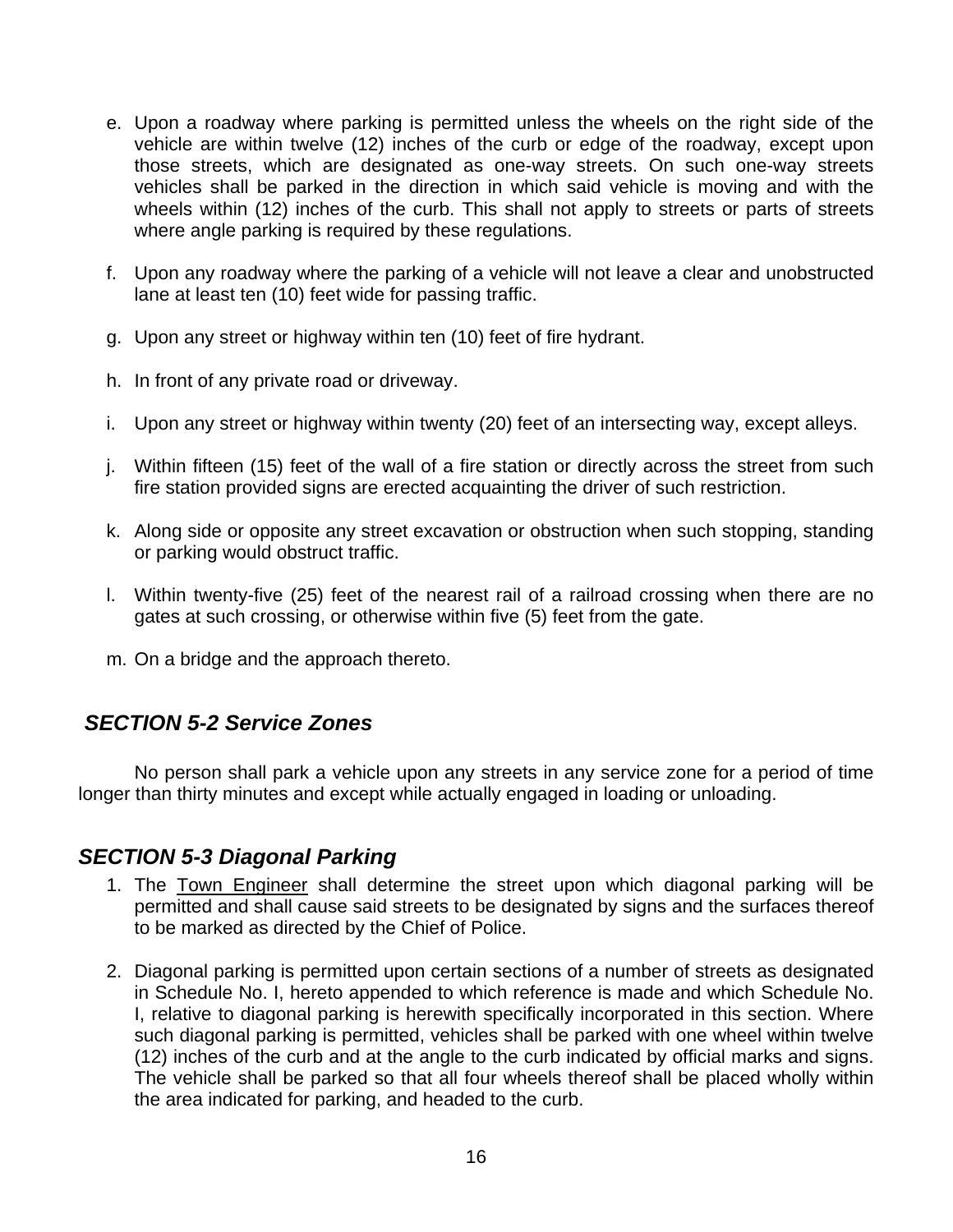### <span id="page-16-0"></span>*SECTION 5-4 Parking Vehicles For Sale Prohibited*

It shall be unlawful for any person to park upon a street or highway any vehicle displayed for sale.

### *SECTION 5-5 No All Night Parking*

No person shall allow, permit or suffer any vehicle registered in his name, other than one acting in an emergency, to be parked on any street for a period of time longer than one (1) hour between the hours of 1:00 A.M. and 6:00 A.M. of any day.

### *SECTION 5-6 Parking Location And Prohibitions*

Parking is prohibited, restricted or limited as to time, space and streets in accordance with a schedule of streets designated as Schedule No. I, hereto appended to which reference is made and which Schedule No. I, is specifically incorporated in this section. No operator shall park a vehicle in the designated prohibited locations or in the restricted locations for a period longer than is designated in Schedule No. I, except as otherwise provided in this Schedule, or where there is a time limit as to parking.

### *SECTION 5-7.1 Parking Meter Locations And Regulations*

Parking is restricted or limited as to time, space, streets and municipal off-street parking areas on the streets and municipal off-street parking areas designated as Schedule I-A hereto appended to which reference is made and which Schedule I-A is specifically incorporated in this Section. No person shall park a vehicle for a period of time longer than one hour between the hours of 8:00 A.M. and 6:00 P.M. on any of the streets or for a period of time longer than two hours in any municipal off-street parking area hereinafter designated in Schedule I-A or as may hereafter be fixed by amendment, except that on Friday the limited parking time shall apply between the hours of 8:00 A.M. and 9:00 P.M. This restriction shall not apply on Sundays or during the hours of legal holidays during which business establishments are required by law to remain closed.

 In accordance with the foregoing parking meter zones are hereby established in the streets, parts of streets or municipal off-street parking areas listed in Schedule I-A.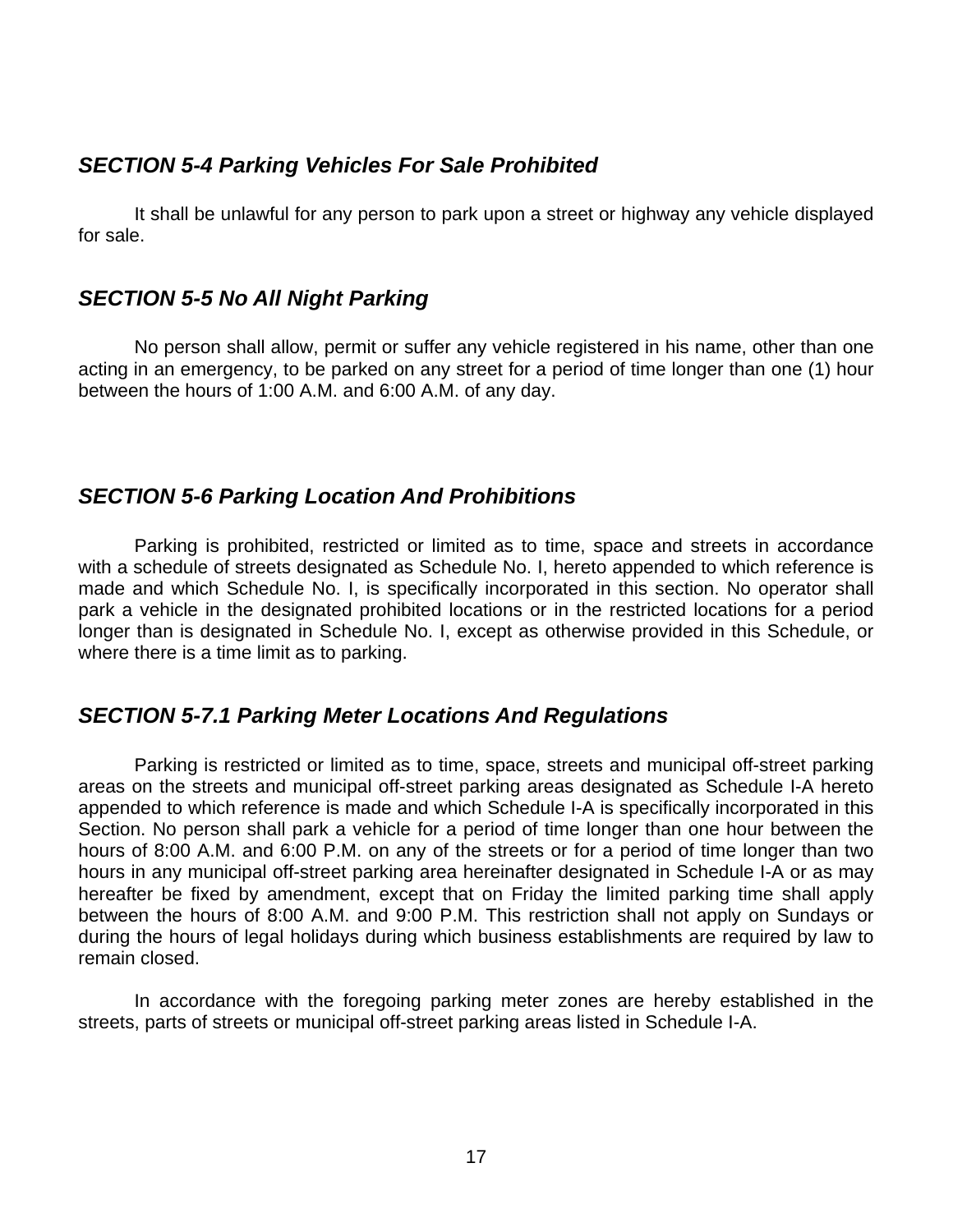### <span id="page-17-0"></span>*SECTION 5-7.2 The Purchasing Agent*

 The Chief Procurement Officer is hereby empowered, with the approval of the Falmouth Board of Selectmen to contract, in accordance with provisions of Chapter 40 of the General Laws, for the acquisition and installation of parking meters provided for by this regulation and to maintain said meters in good workable condition.

### *SECTION 5-7.3 Parking Meters*

 The Town Engineer is hereby authorized and directed to install parking meters within the areas described in this regulation or cause the same to be so installed. The meters shall be placed at intervals of not less than 20 feet apart except that beginning and ending spaces may be 18 feet and except where angle parking is permitted, and not less than 12 inches nor more than 24 inches from the face of the curb adjacent to individual meter spaces. Meters shall be so constructed as to display a signal showing legal parking upon the deposit therein of the proper coin or coins of the United States as indicated by instructions on said meters and for such period of time as is or shall be indicated by meter legend. Said signal shall remain in evidence until expiration of the parking period designated at which time a dropping of a signal automatically or some other mechanical operation shall indicate expiration of said parking period.

### *SECTION 5-7.4 Parking Meter Spaces*

The Town Engineer is hereby authorized and directed to establish parking meter spaces in such parking meter zones as are herein specified, or as may be hereafter fixed by amendment and to indicate the same by white markings upon the surface of the highway.

### *SECTION 5-7.5 Parking Meter Deposit*

Whenever any vehicle shall be parked adjacent to a parking meter, the owner or operator of said vehicle shall park within the space designated by pavement marking lines and, upon entering such space, shall immediately deposit in said meter the required coin of the United State for a maximum legal parking period or proportionate period thereof, both as indicated or shown on the meter and if so required set the mechanism in motion.

 The fee for the maximum parking time in on-street parking meter zones shall be twentyfive (25) cents or five (5) cents for each proportionate period of said maximum up to the limit of two hours.

The fee for parking in municipal off-street parking areas shall be at the rate of twenty-five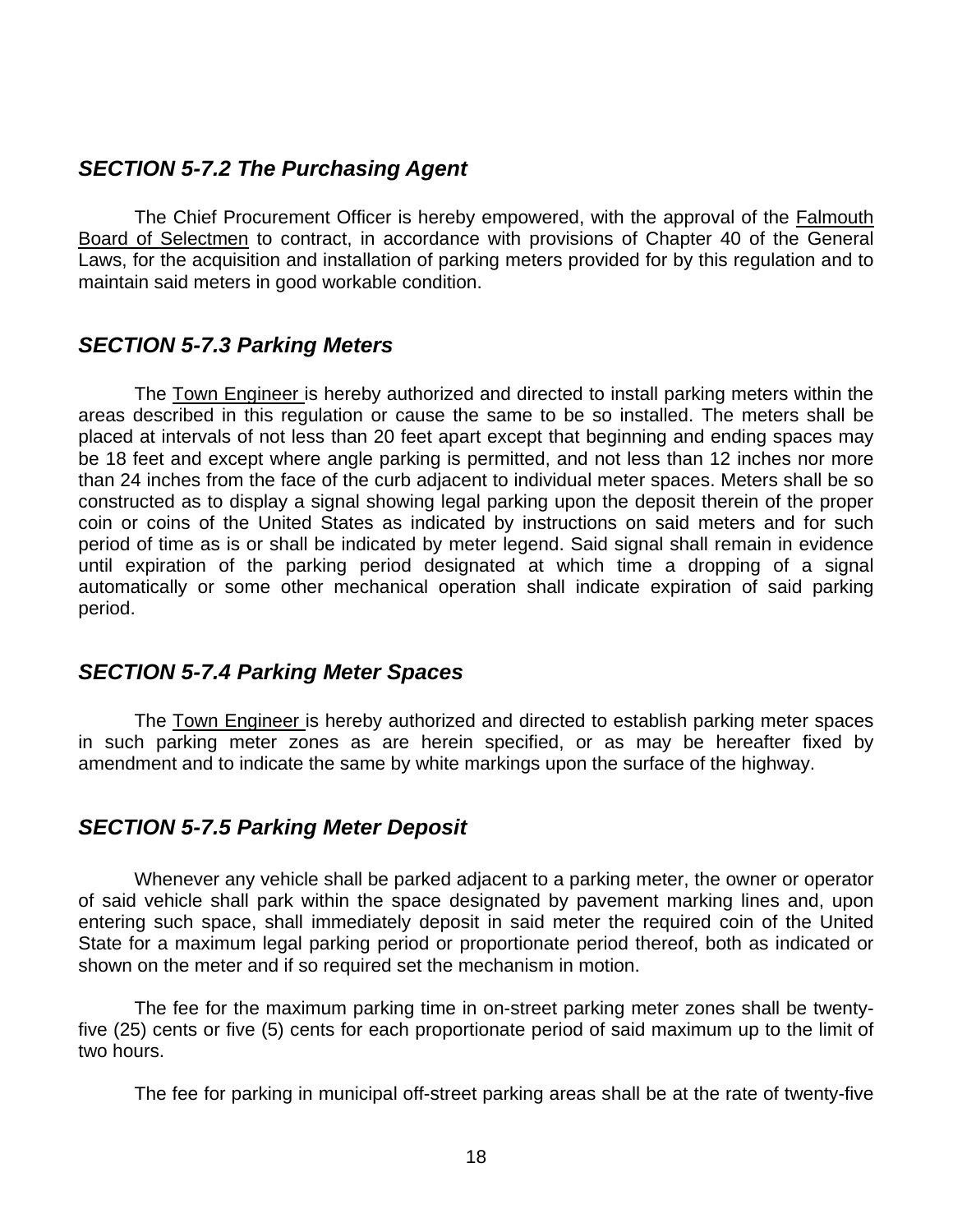<span id="page-18-0"></span>(25) cents per hour or proportionate period thereof up to the maximum limit of hours.

 It shall be unlawful for any person to deposit or cause to be deposited in a parking meter any coin for the purpose of permitting the vehicle of which he is in charge to remain in a parking space beyond the maximum period of time allowed in a particular zone.

 It shall be unlawful for any person to park a vehicle within a parking meter space unless such vehicle is wholly within the painted lines adjacent to such meter.

 It shall be unlawful for any unauthorized person to open, tamper with, break, injure or destroy any parking meter or to deposit or cause to be deposited in such meter any slugs, device or metallic substance or any other substitute for the coins required.

### *SECTION 5-7.6 Metered Space For Commercial Vehicles*

Operators of commercial vehicles may park in a metered space without depositing a coin for a period not to exceed 30 minutes for the purposes of loading or unloading. Parking in excess of this time limit without depositing the proper coin shall be deemed a violation of the provisions of this regulation.

### *SECTION 5-7.7 Monies Deposited In Parking Meters*

The Chief of Police is hereby designated as the person authorized to collect monies deposited in parking meters or to cause the same to be so collected. Such monies shall be deposited forthwith with the Treasurer in a separate account to be known as the Town of Falmouth Parking Meter Account.

### *SECTION 5-7.8 Parking Meters Fees*

All fees received by said Treasurer from the operation and use of parking meters shall be used as authorized by Chapter 40 of the General Laws (Ter. Ed.).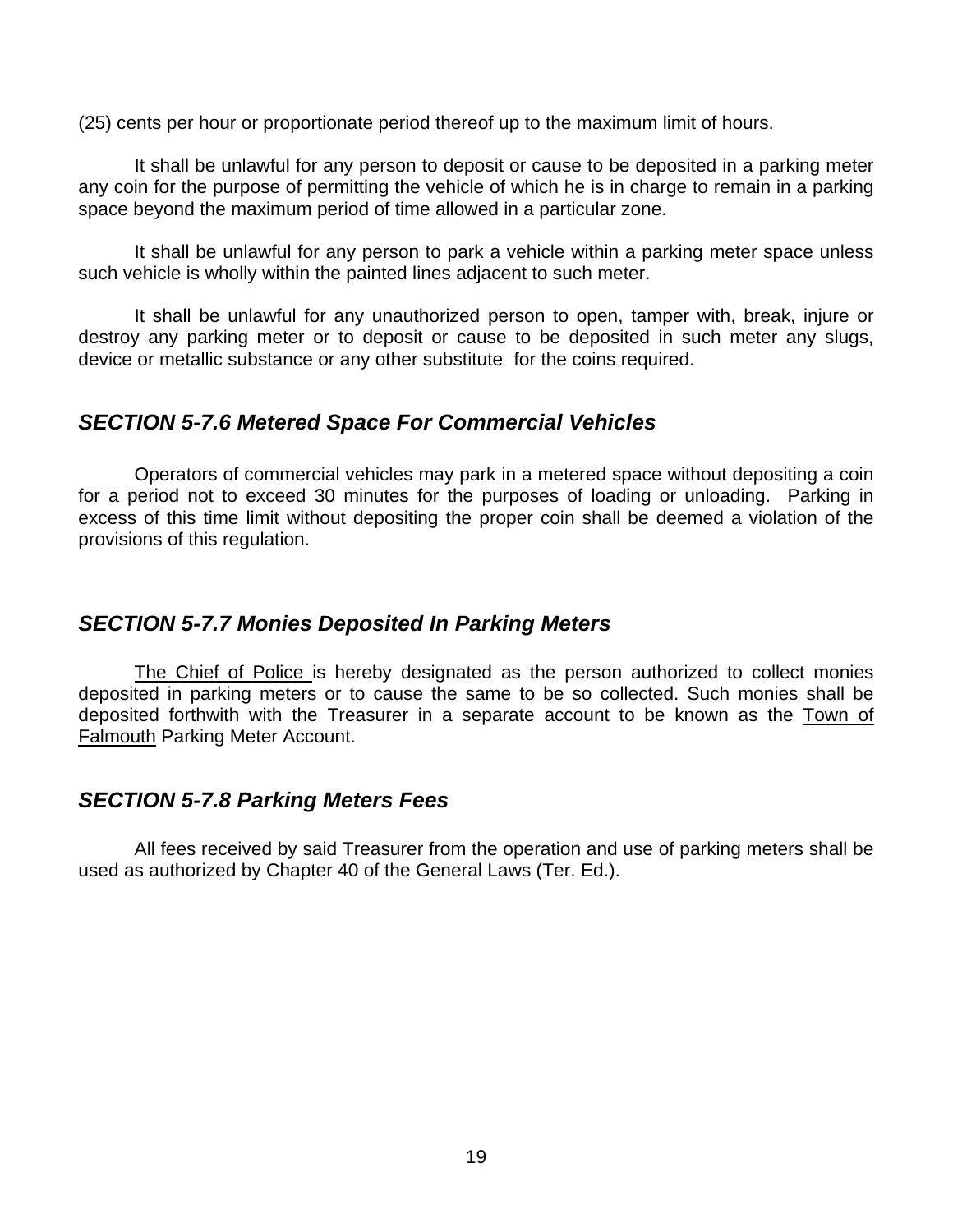### <span id="page-19-0"></span>*SECTION 5-7.9 Parking - Police Officers To Enforce*

It shall be the duty of police officers to enforce the provisions of this section.

#### *SECTION 5-7.10 Parking Provision Violations*

Any person who violates any parking provisions of this regulation shall be subject to the penalties provided by Chapter 90, Section 20A1/2 of the General laws and any other violation shall be punishable as may be provided by law.

### *SECTION 5-7.11 No Parking Meters For State Or Federal Governments, Disabled Veteran, Handicapped Person*

No driver, while operating any vehicle owned and bearing indicia of ownership by the Town of Falmouth, State or Federal governments, shall be required to deposit any fee in a parking meter as provided in this section.

 No fee shall be exacted and no penalty shall be imposed for the parking of any vehicle owned and driven by a disabled veteran or by a handicapped person and bearing the distinctive number plates authorized by section two of chapter ninety, or for any vehicle transporting a handicapped person and displaying the special parking identification plate authorized by said section two of said Chapter ninety or for any vehicle bearing the official identification of a handicapped person issued by any other state or any Canadian Province.

### *SECTION 5-7.12 Regulations Repealed.*

All other regulations or parts of regulations, which are inconsistent herewith, are hereby repealed.

### *SECTION 5-8 Prohibited At Safety Zones*

No person shall park a vehicle within twenty (20) feet of either end of a safety zone which is located within thirty (30) feet of the curb or edge of the roadway.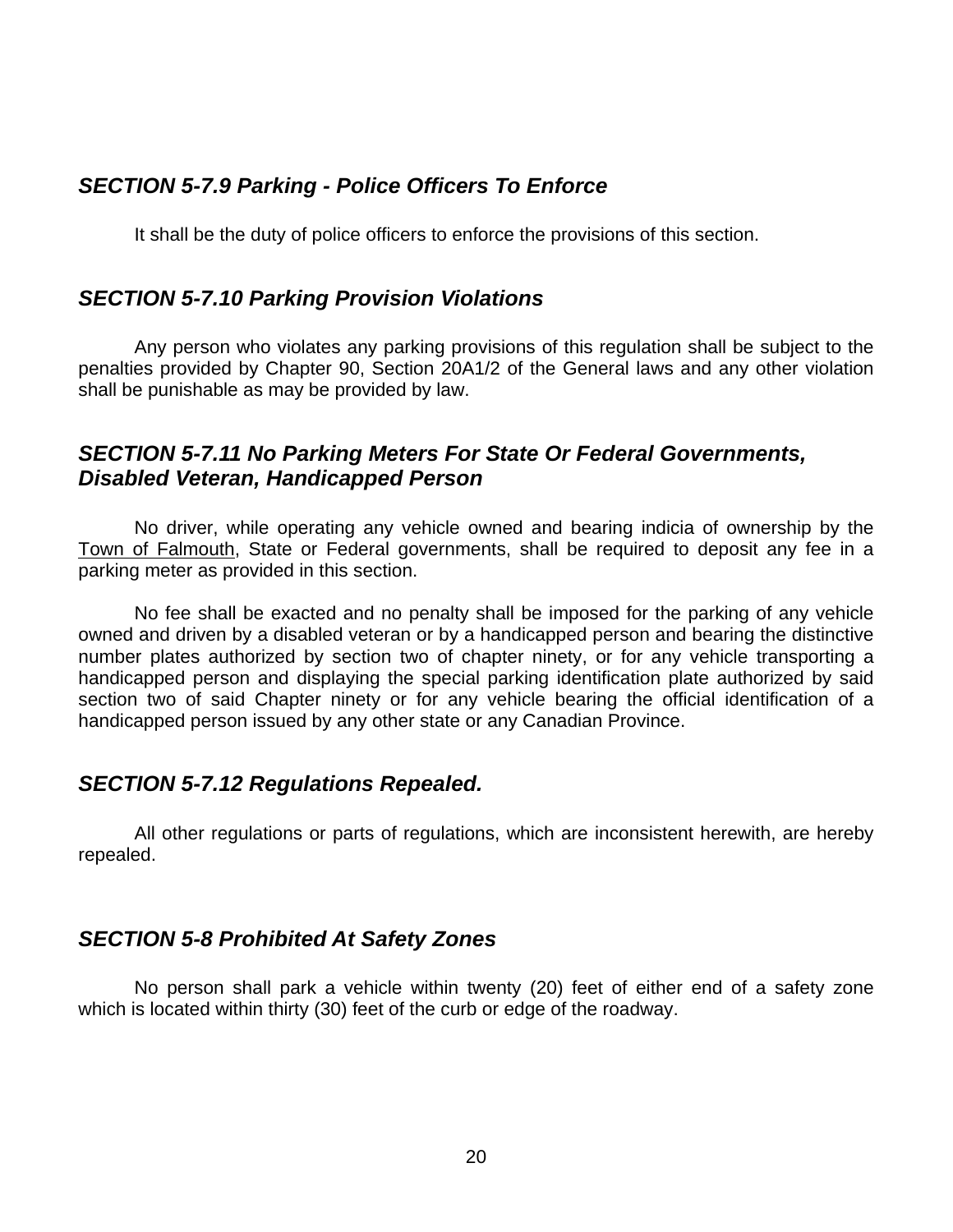# <span id="page-20-0"></span>*SECTION 5-9 Bus Stops*

(a) No person shall stop or park a vehicle other than a bus in a bus stop.

(b) No person shall park a bus upon any street within a business district at any place other than a bus stop when a nearby bus stop is available for use.

### *SECTION 5-10 Taxicab Stands*

(a) No person shall park a vehicle other than a taxicab upon any street within a business district in any taxicab stand. (Schedule No. II)

(b) No person shall park a taxicab upon any street within a business district at any place other than the taxicab stand or stands designated for the use of his taxicab or taxicabs.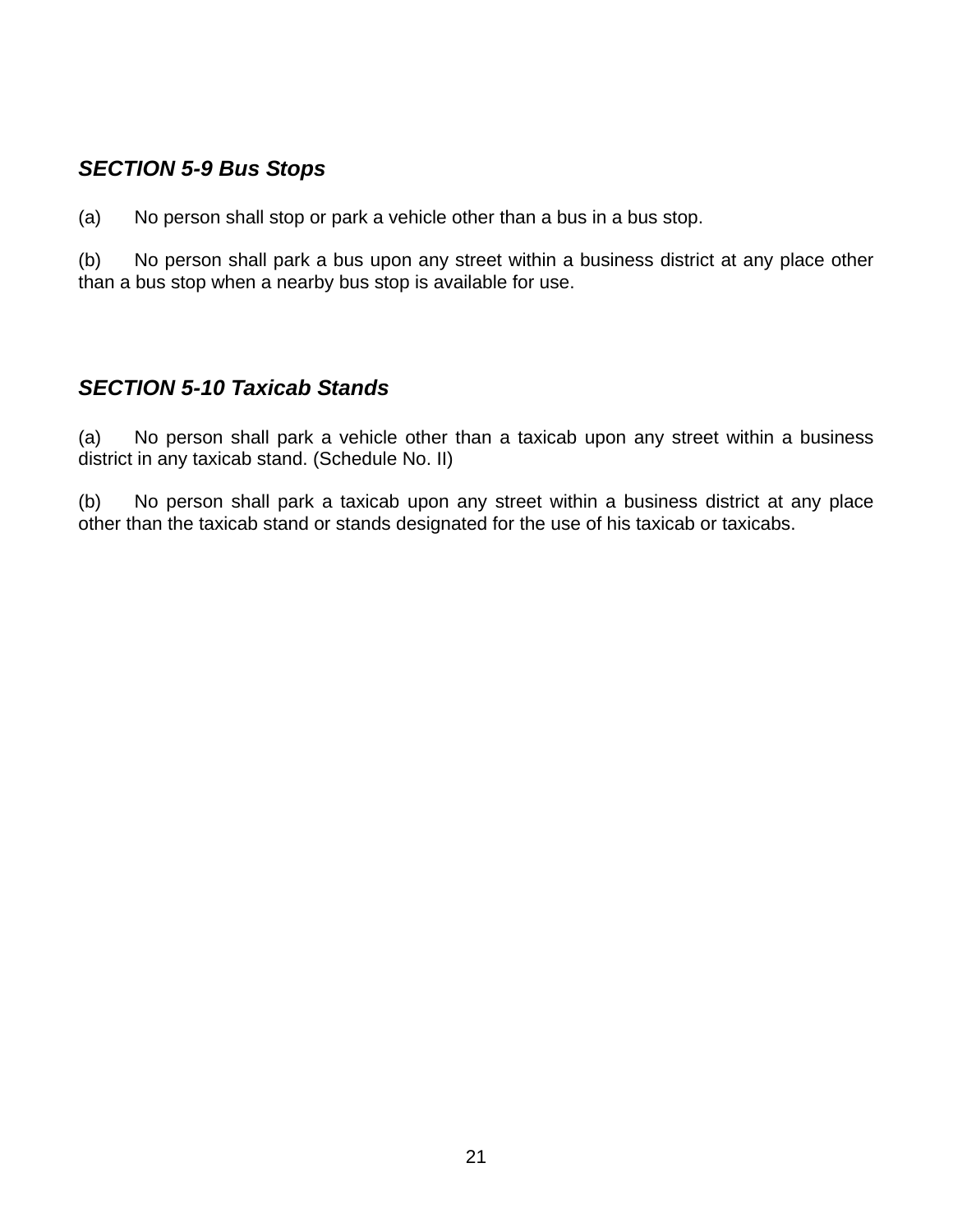# **ARTICLE VI**

# **ONE-WAY STREETS**

#### <span id="page-21-0"></span>*SECTION 6-1 One-Way Streets*

 The streets or portions thereof designated in Schedule No. III hereto appended and specifically incorporated in this section are declared to be one-way streets and all vehicular traffic shall move on those streets or portions thereof in the direction designated in said Schedule No. III.

### *SECTION 6-2 Rotary Traffic*

 Within the area set forth below vehicular traffic shall move only in a rotary counterclockwise direction except when otherwise directed by an officer.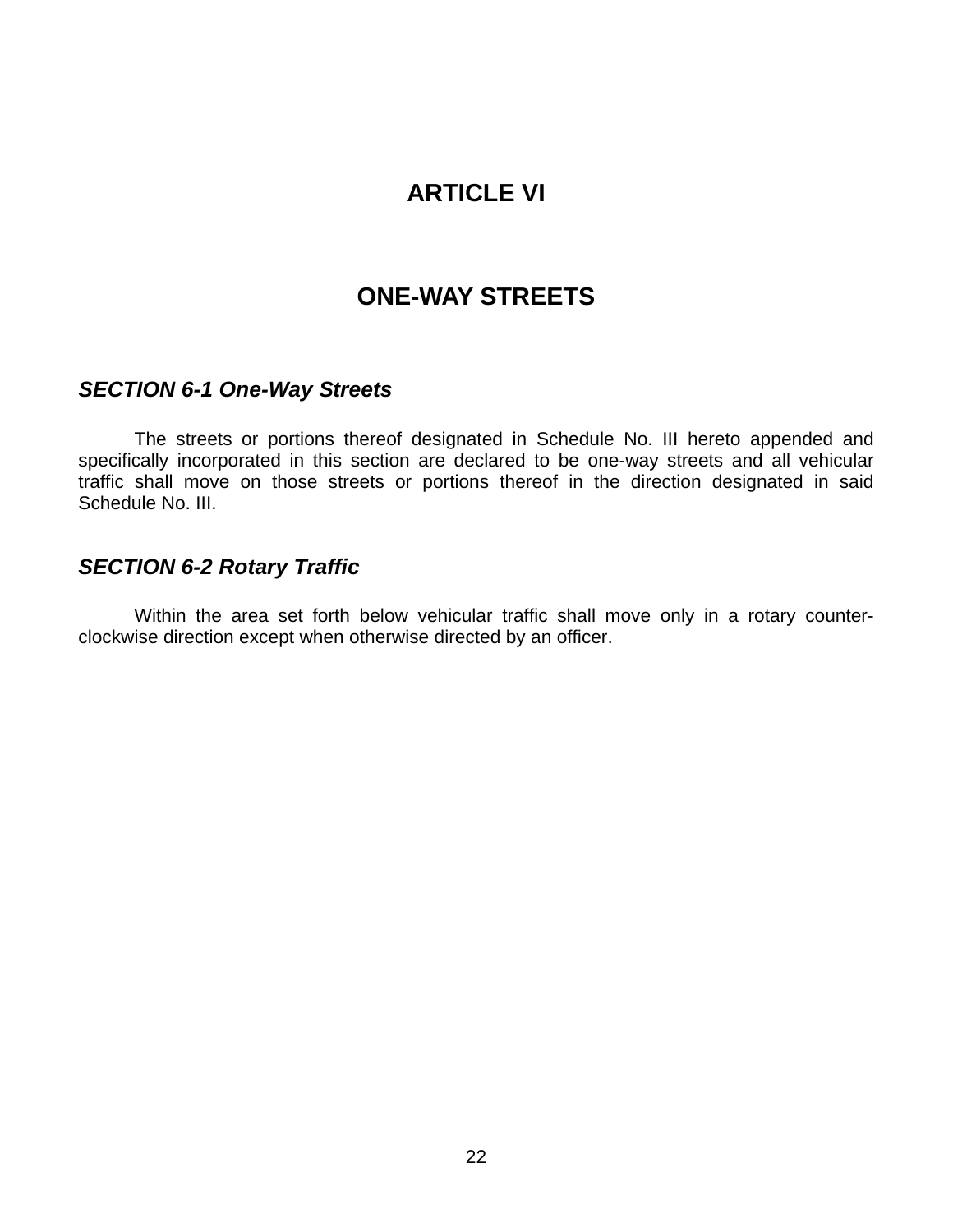# **ARTICLE VII**

# OPERATION OF VEHICLES

# (MGL CHAPTER 89 GOVERNS)

### <span id="page-22-0"></span>*SECTION 7-1 Overtake Only When There is a Space Ahead*

 The driver of a vehicle shall not overtake and pass a vehicle proceeding in the same direction unless there is sufficient clear space ahead on the right side of the roadway to permit the overtaking to be completed without impeding the safety operation of any vehicle ahead.

### *SECTION 7-2 Driver To Give Way To Overtaking Vehicle*

 The driver of a vehicle when about to be overtaken and passed by another vehicle approaching from the rear shall give way to the right in favor of the overtaking vehicle on suitable and visible signal being given by the driver of the overtaking vehicle, and shall not increase the speed of his vehicle until completely passed by the overtaking vehicle.

### *SECTION 7-3 Obstructing Traffic*

a. No person shall drive in such a manner as to obstruct unnecessarily the normal movement of traffic upon any street or highway. Officers are hereby authorized to require any driver who fails to comply with this section to drive to the side of the roadway and wait until such traffic as has been delayed has passed.

b. No driver shall enter an intersection or a marked crosswalk unless there is sufficient space on other side of the intersection or crosswalk and on the right half of the roadway to accommodate the vehicle he is operating without obstructing the passage of other vehicles or pedestrians notwithstanding any traffic control signal indication to proceed.

# *SECTION 7-4 Following Too Closely*

 The driver of a vehicle shall not follow another vehicle more closely than is reasonable and prudent, having due regard to the speed of such vehicle and the traffic upon and condition of the street or highway.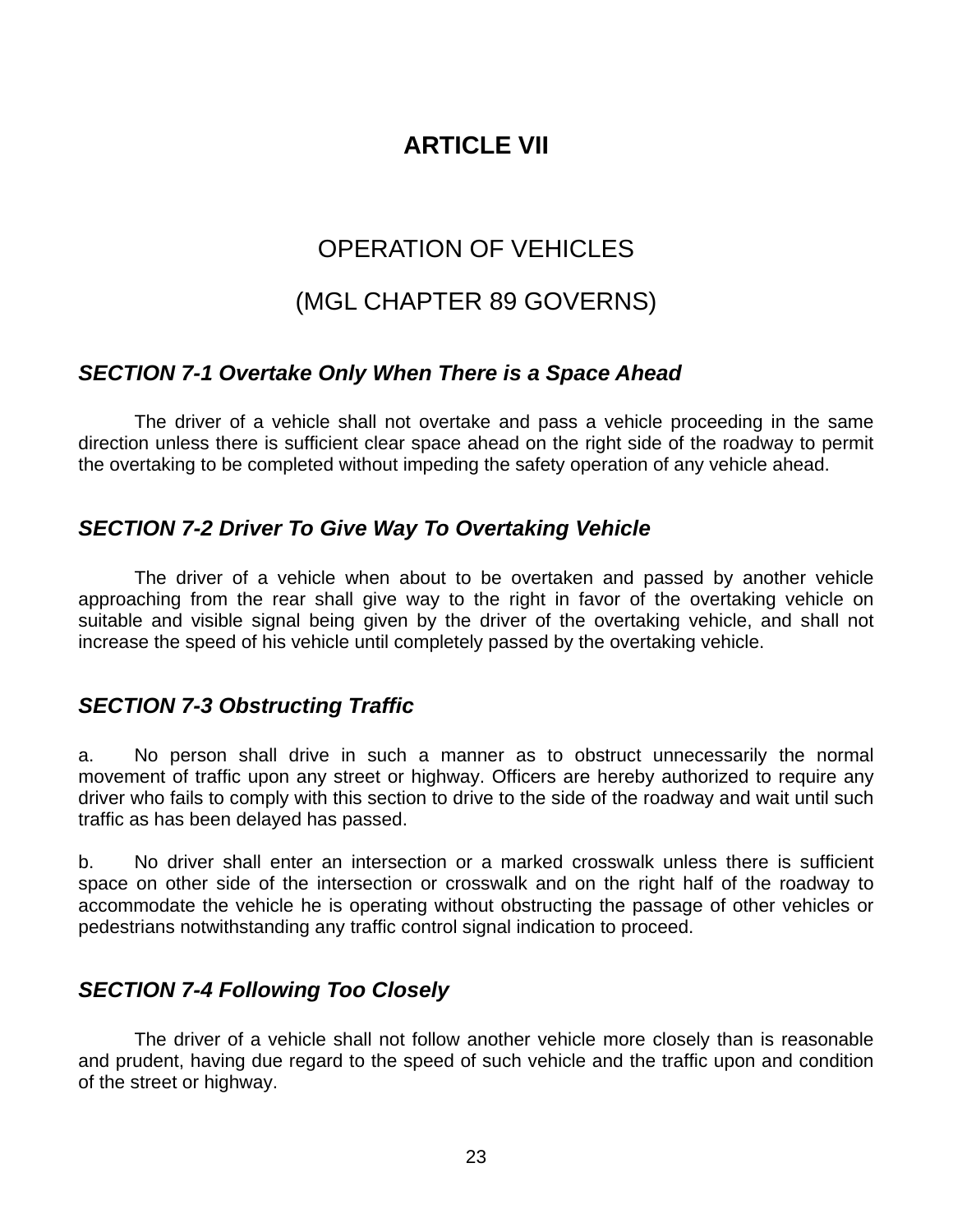#### <span id="page-23-0"></span>*SECTION 7-5 Clinging To Moving Vehicles*

 It shall be unlawful for any person traveling upon a bicycle, motorcycle, coaster, sled, roller skates, or any toy vehicle to cling to, or attach himself or his vehicle to any moving vehicle or streetcar upon any roadway.

### *SECTION 7-6 Care In Starting, Stopping, Turning Or Backing*

 The driver of any vehicle before starting, stopping, turning from a direct line or backing shall first see that such movement can be made in safety. If such movement cannot be made in safety or if it interferes unduly with the normal movement of other traffic, said driver shall wait for a more favorable opportunity to make such movement.

 If the operation of another vehicle should be affected by a stopping or turning movement, the driver of such other vehicle shall be given a plainly visible signal as required by statute law.

### *SECTION 7-7 Emerging From Alley Or Private Driveway*

 The operator of a vehicle emerging from an alley, driveway or a garage shall stop such vehicle immediately prior to driving on to a sidewalk or on to the sidewalk area extending across alleyway or driveway.

# *SECTION 7-8 Obedience To Traffic Control Signals*

 Colors and arrow indications in traffic control signals shall have the commands ascribed to them in this section, and no other meanings, and every driver of a vehicle, railway car or other conveyance shall comply therewith, except when otherwise directed by an officer or by a lawful traffic regulating sign (other than a "stop" sign), signal or device or except as provided in Section 7-18(b) of these rules.

 In no case shall a driver enter or proceed through an intersection without due regard to the safety of other persons within the intersection, regardless of what indications may be given by traffic control signals.

1. Green indications shall have the following meanings:

a. Drivers facing a CIRCULAR GREEN may proceed straight through or turn right or left unless a sign at such place prohibits either such turn. But drivers turning right or left shall yield the right-of- way to other vehicles, and to pedestrians lawfully within the intersection or an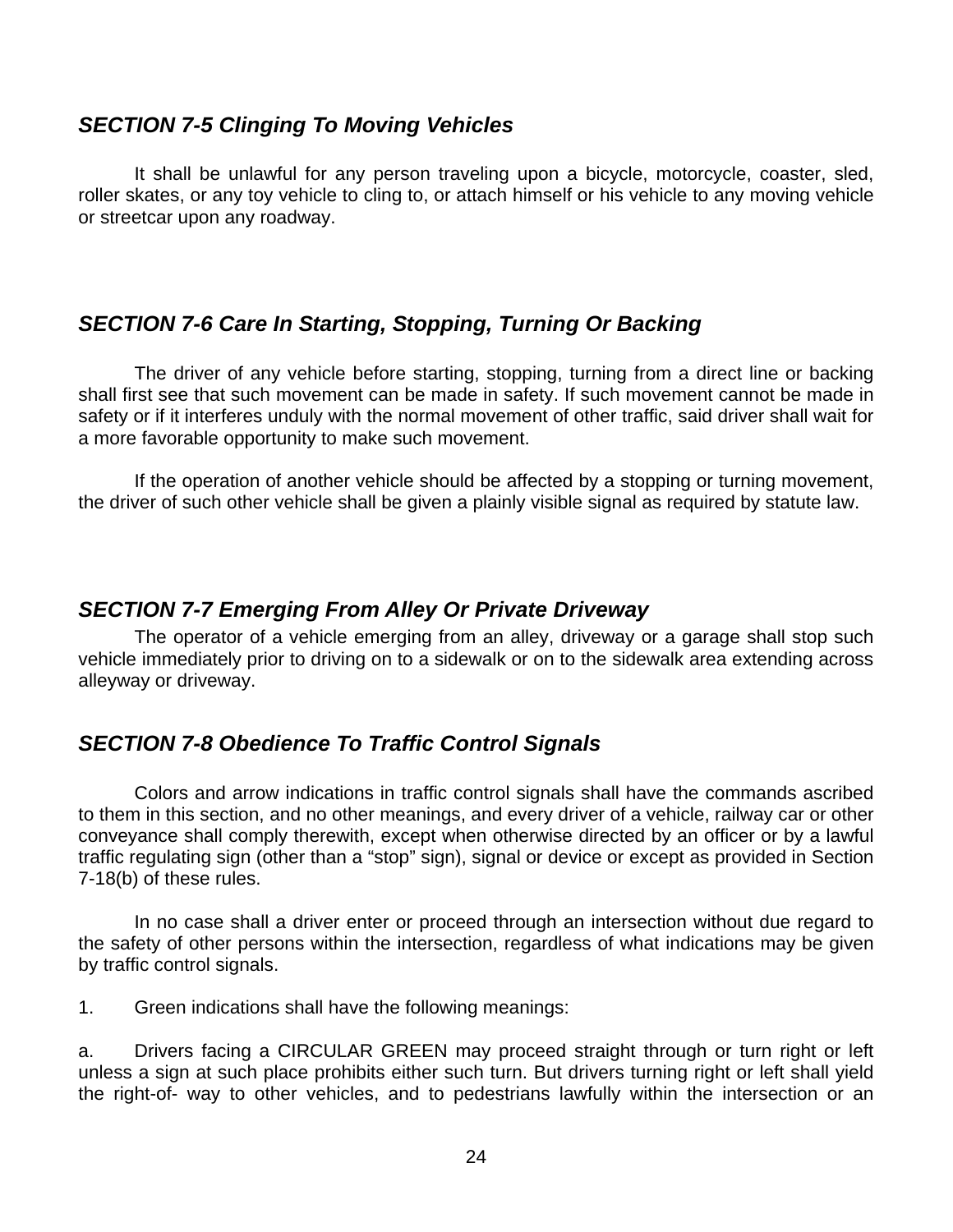adjacent crosswalk, at the time such signal is exhibited.

b. Drivers facing a GREEN ARROW, shown alone or in combination with another indication, may cautiously enter the intersection only to make the movement indicated by such arrow, or such other movements as is permitted by other indications shown at the same time. Such drivers shall yield the right-of-way to pedestrians lawfully within an adjacent crosswalk and to other traffic lawfully using the intersection.

2. Steady yellow indications shall have the following meanings:

a. Drivers facing a steady CIRCULAR YELLOW OR YELLOW ARROW signal are thereby warned that the related green movement is being terminated or that a red indication will be exhibited immediately thereafter when drivers shall not enter the intersection.

3. Steady red indications shall have the following meanings:

a. Drivers, facing a steady CIRCULAR RED signal and TURN RED SIGN shall stop at a clearly marked stop line, but if none, before entering the crosswalk on the near side of the intersection, or if none, then before entering the intersection and shall remain standing until an indication to proceed is shown except as provided in (b) below.

b. When no sign is in place prohibiting a right turn, or a left turn from a one way street to another one way street, drivers facing a steady CIRCULAR RED signal may cautiously enter the intersection to make the right turn, or left turn from a one way street to another one way street, after stopping as provided in (a) above. Such drivers shall yield the right-of-way to pedestrians lawfully within an adjacent crosswalk and to other traffic lawfully using the intersection.

c. Drivers, facing a steady RED ARROW indication may not enter the intersection to make the movement indicated by such arrow, and unless entering the intersection to make such other movement as is permitted by other indications shown at the same time, shall stop at a clearly marked stop line, but if none, before entering the crosswalk on the near side of the intersection, or if none, then before entering the intersection and shall remain standing until an indication to make the movement indicated by such arrow is shown.

4. RED AND YELLOW indications shall have the following meaning:

While the red and yellow lenses are illuminated together, drivers shall not enter the intersection, and during such time the intersection shall be reserved for the exclusive use of pedestrians.

5. Flashing signal indication shall have the following meanings:

a. Flashing red (stop signal) - When a red lens is illuminated with rapid intermittent flashes, driver of vehicles shall stop at a clearly marked stop line, but if none, before entering the crosswalk on the near side of the intersection, or if none, then at the point nearest the intersecting roadway where the drivers has a view of approaching traffic on the intersecting roadway before entering the intersection, and the right to proceed shall be subject to the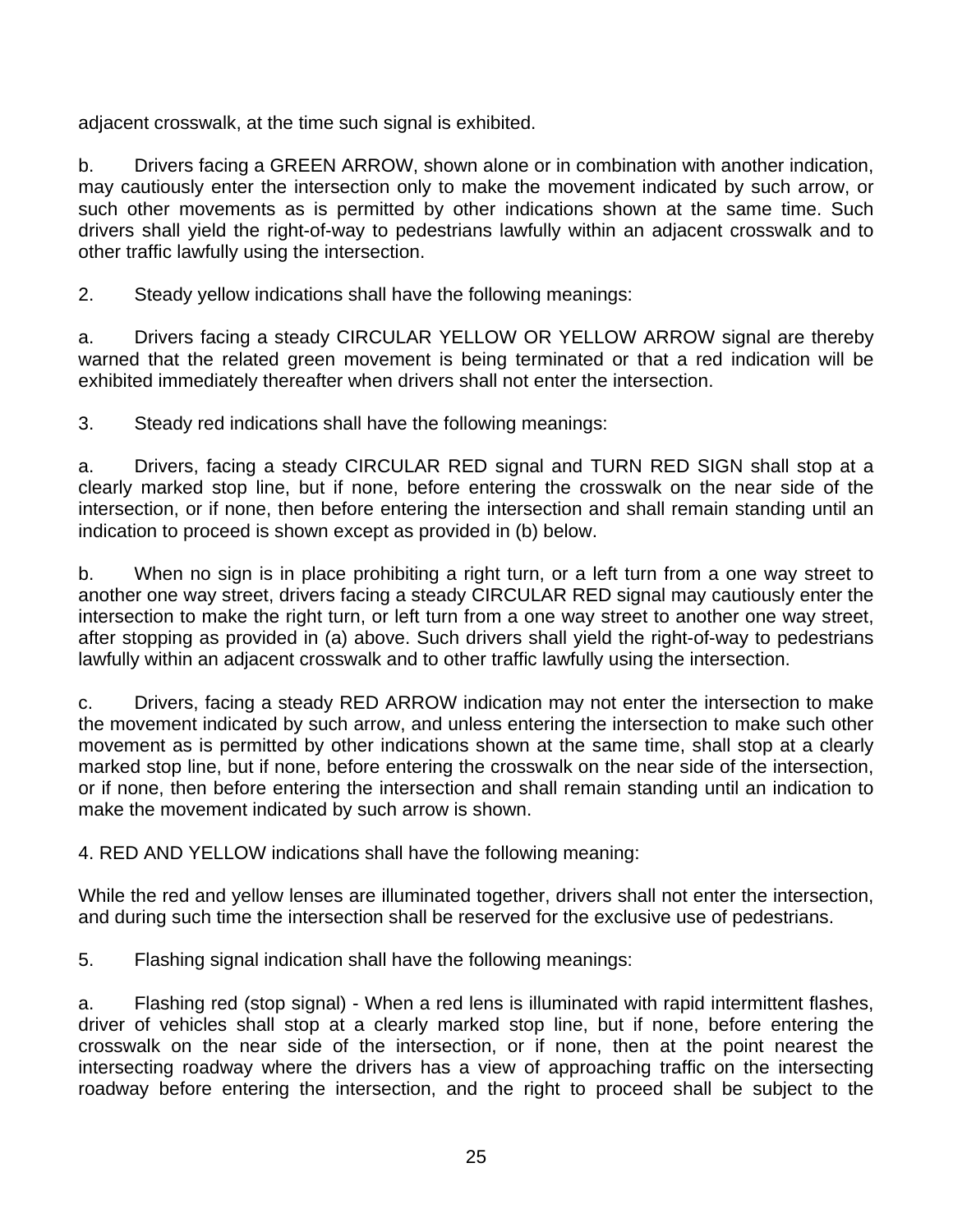<span id="page-25-0"></span>provisions of Chapter 89, Section 8 of the General Laws.

b. Flashing Yellow (caution signal) - When a yellow lens is illuminated with rapid intermittent flashes, drivers of vehicles may proceed through the intersection or pass such signal only with caution.

### *SECTION 7-9 U Turns Prohibited*

 No operator shall back or turn a vehicle so as to proceed in the direction opposite to that in which said vehicle is headed or traveling on the following streets.

- a) Streets with "NO U Turn" signs.
- b) One-way streets when vehicle is headed in correct direction.
- c) Exit ramps to limited access highways.
- d) Entrance ramps to limited access highways.

### *SECTION 7-10 Stop Signs, Yield Signs, Through Ways*

#### For Stop Signs

 In accordance with the provisions of Chapter 89, Section 9 of the General Laws the following streets are designated as stop streets at the intersections and in the direction indicated:

 In accordance with the foregoing, the streets listed in Schedule No. IV of these rules and orders are hereby declared to constitute stop streets or flashing red signal intersections as the case may be, and said Schedule No. IV is hereby specifically incorporated in this Section.

The same preamble should be used for designation of yield signs.

#### For Through Ways

 In accordance with the provisions of Chapter 89, Section 9 of the General Laws, the following ways or parts of ways are hereby designated as through ways.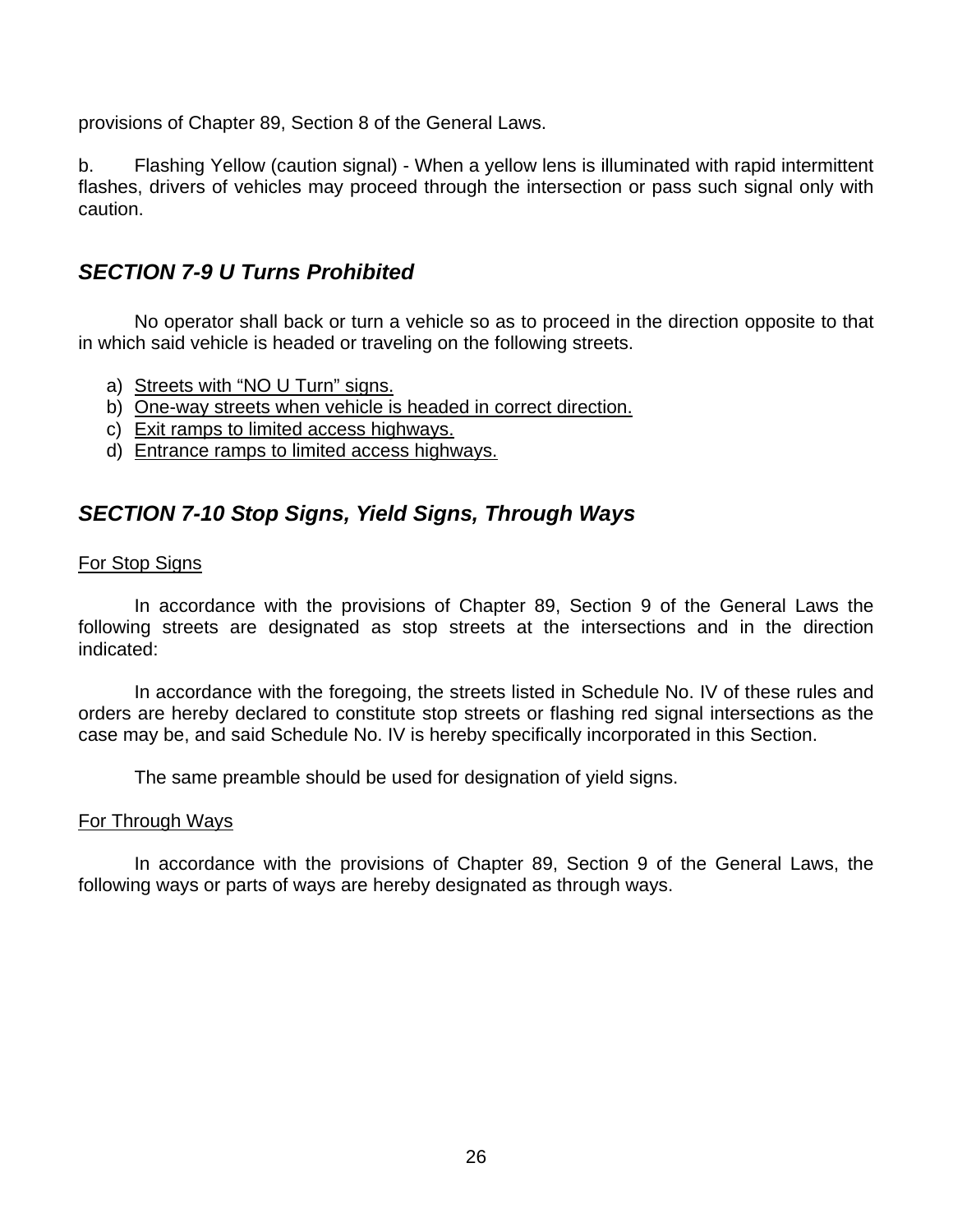### <span id="page-26-0"></span>*SECTION 7-11 Keep To The Right Of Roadway Division*

 Upon such roadways as are divided by a parkway, grass plot, reservation, viaduct, subway or by any structure or area, drivers shall keep to the right of such a division except when otherwise directed by an officer, signs, signals, or markings.

### *SECTION 7-12 Operation Of Under- Or Overpasses At Intersection With Islands*

At any junction or crossing of ways where the roadway grades have been separated and where the ways are connected by ramps and at any intersection of ways in which there are traffic islands, drivers of vehicles shall proceed only as indicated by official signs, signals or markings.

### *SECTION 7-13 Driving On Road Surfaces Under Construction Or Repair*

 No operator shall enter upon a road surface of any street or highway or section thereof, when, by reason of construction, surface treatment, maintenance or the like, or because of some unprotected hazard, such road surface of the street or highway is not to be used or when so advised by an officer, watchman, member of a street or highway crew or employees of the town, either audibly or by signals.

#### *SECTION 7-14 No Driving on Sidewalks*

 The driver of a vehicle shall not drive upon any sidewalk except at a permanent or temporary driveway.

### *SECTION 7-15 No Driving Through Safety Zones*

 It shall be unlawful for the driver of a vehicle, except on signal from a police officer, to drive the same over or through a safety zone.

# *SECTION 7-16 Funerals To Be Properly Identified*

 A funeral composed entirely or partly of a procession of vehicles shall be identified as such by means of black pennants bearing a purple symbol attached to both the first and last vehicles or other suitable means.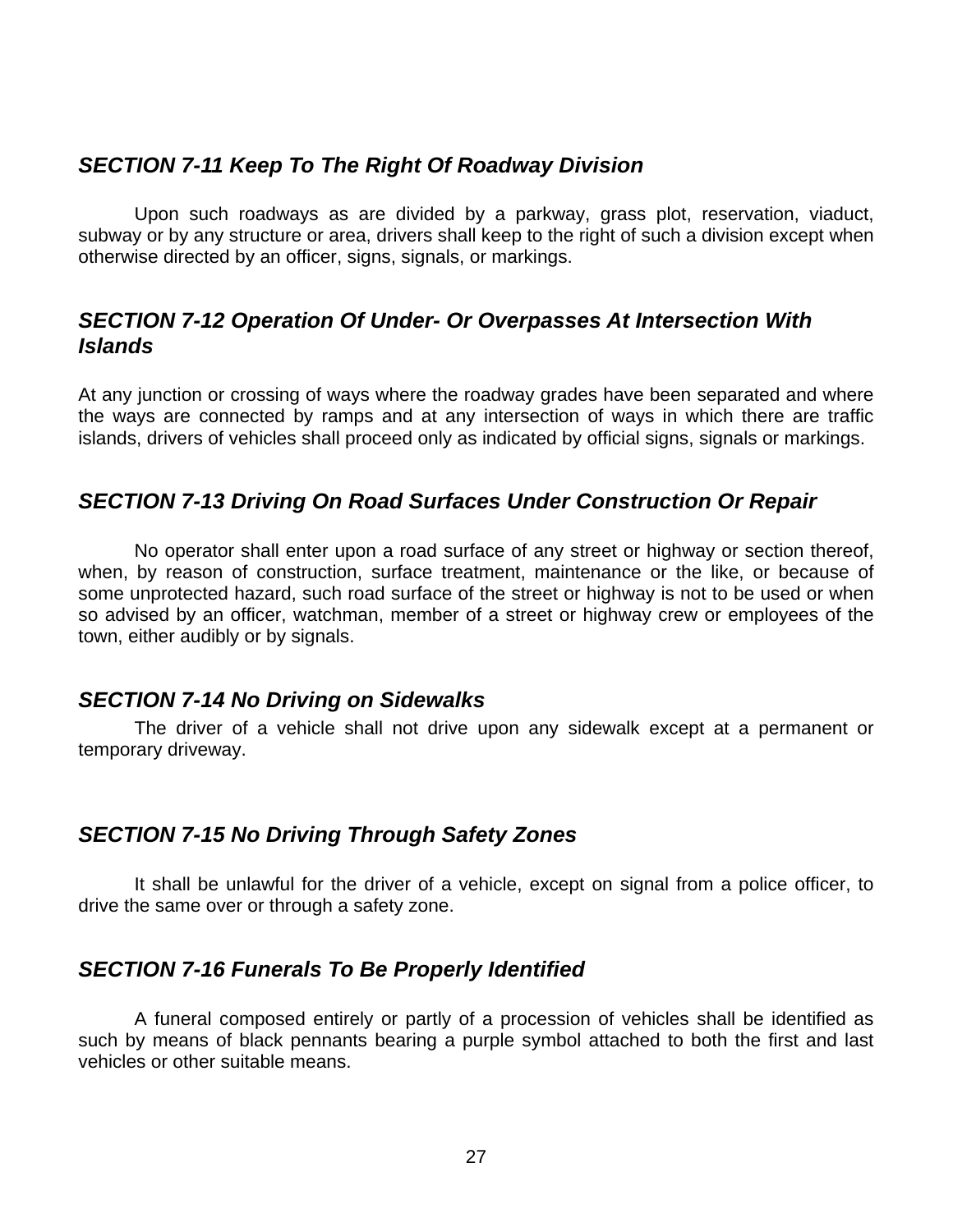# <span id="page-27-0"></span>*SECTION 7-17 Right And Duties Of Drivers In Funerals Or Other Processions*

(a) It shall be the duty of each driver in a funeral or other procession to keep as near to the right edge of the roadway as is feasible and to follow the vehicle ahead as closely as practicable and safe.

(b) At an intersection where a traffic control signal is operating the driver of the first vehicle in a funeral or other procession shall be the only one required to stop for a red and/or yellow indication.

(C) At an intersection where a lawful Stop sign exists, the driver of the first vehicle in a funeral or other procession shall be the only one required to stop before proceeding through the intersection.

### *SECTION 7-18 Unlawful Riding*

 It shall be unlawful for any reason to ride on any portion of a vehicle not designated or intended for the use of passengers when the vehicle is in motion. This provision shall not apply to any employee engaged in the necessary discharge of a duty or within truck bodies in space intended for merchandise.

# *SECTION 7-19 Operation Of Heavy Commercial Vehicles*

1. The use and operation of heavy commercial vehicles having a carrying capacity of more than 2½ tons are hereby restricted on the following named streets or parts thereof, and in the manner outlined and during the period of time set forth.

2. Exemptions - Part 1 of this Section shall not apply to heavy commercial vehicles going to or coming from places upon said streets for the purpose of making deliveries of goods, materials, or merchandise to or similar collections from abutting land or buildings or adjoining streets or ways to which access cannot otherwise be gained; or to vehicles used in connection with the construction, maintenance and repair of said streets or public utilities therein; or to Federal, State, Municipal or public service corporation owned vehicles.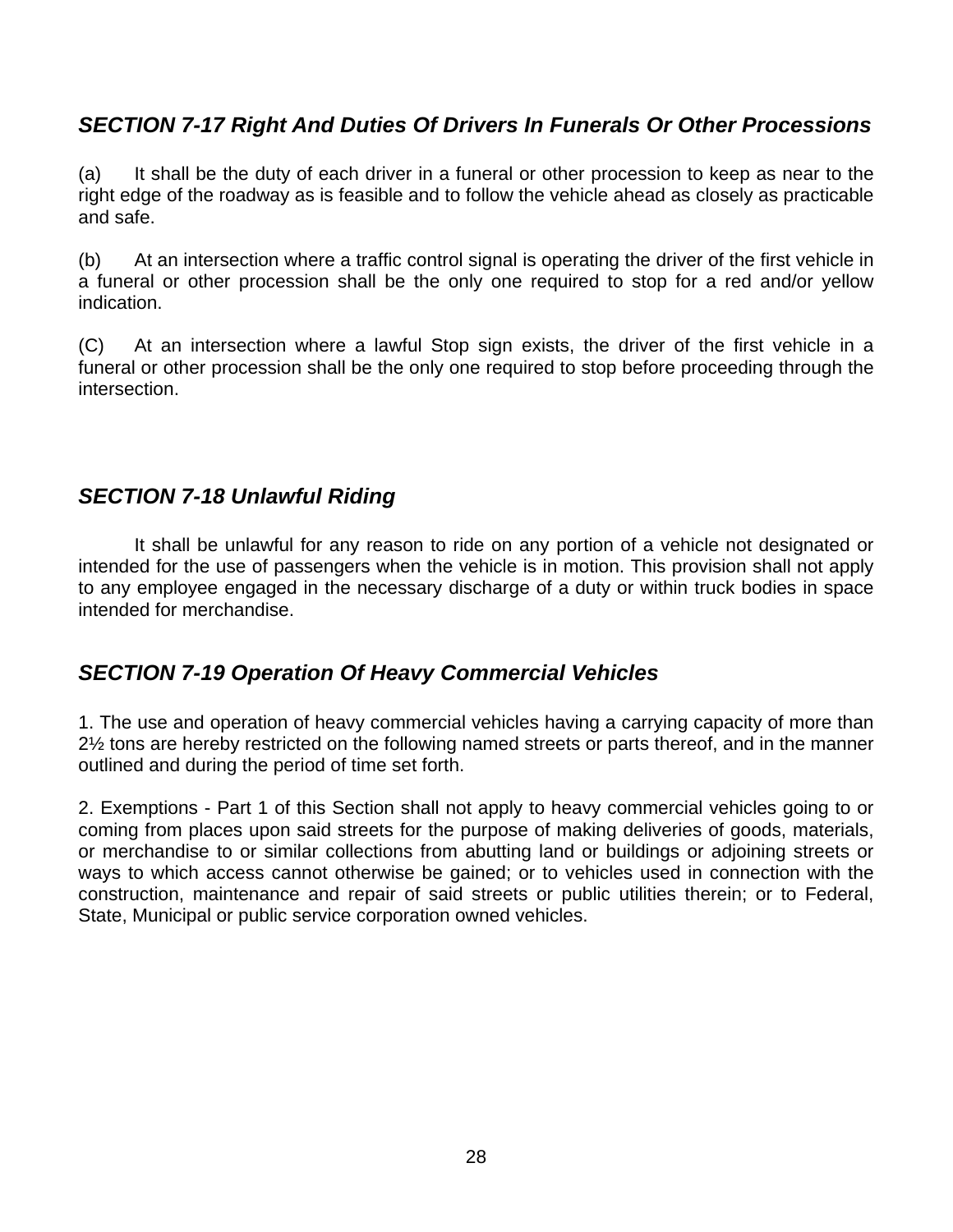# **ARTICLE VIII**

# **ACCIDENT REPORTS**

#### <span id="page-28-0"></span>*SECTION 8-1 Drivers Must Report Accidents*

 Every person operating a motor vehicle which is in any manner involved in an accident in which any person is killed or injured or, in which there is damage in excess of one thousand dollars (\$1,000.00) to any one vehicle or other property, shall report such accident within five (5) days to the Registrar and to the Police Department in accordance with the provisions of Chapter 90, Section 26, of the General Laws.

# **ARTICLE IX**

# **PENALTIES AND REPEALS**

#### *SECTION 9-1 Penalties*

 Any person violating any provisions of any rule, regulation or order regulating the parking of motor vehicles made by anybody authorized to make the same shall be dealt with as provided in General Laws, Chapter 90, Section 20A½ or any Acts in amendment thereof, or in addition thereto, and any person violating any of the rules and regulations applicable to State Highways made by the Department of Public Works, Commonwealth of Massachusetts, under authority of General Laws, Chapter 85, Section 2, and Acts in amendment thereof, and in addition thereto, shall be subject to the penalty provided in said rules and regulations.

 Any person convicted of a violation of any other rule, regulation or order made hereunder, except as otherwise provided, shall be punished by a fine not exceeding twenty dollars (\$20.00) for each offense.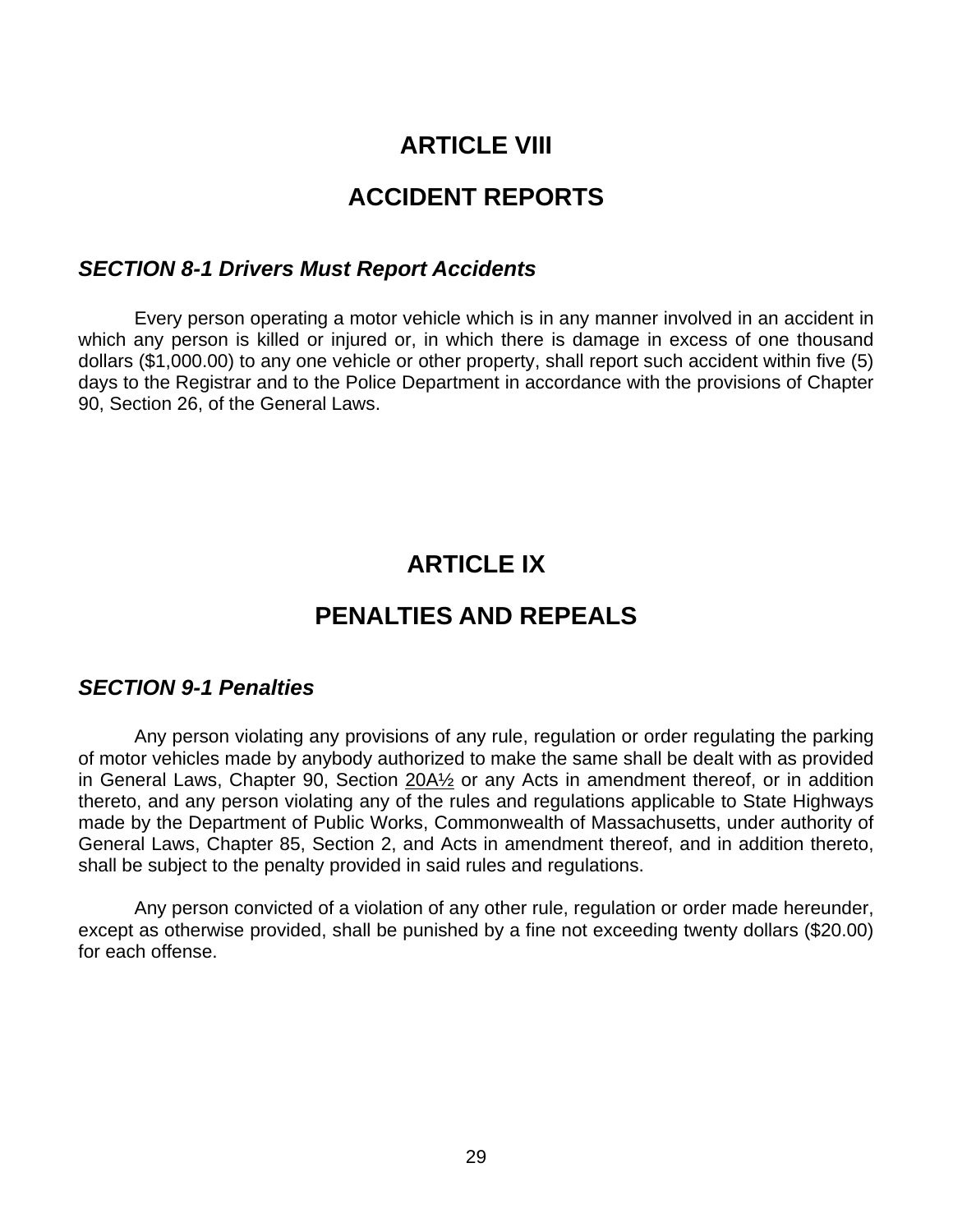#### <span id="page-29-0"></span>*SECTION 9-2 Repeal*

 These rules are adopted with the intent that each of them shall have force and effect separately and independently of every other except insofar as by express reference or necessary implication any rule or any part of a rule is made dependant upon another rule or part thereof.

 All official signs, lights, markings, signal systems or devices erected or installed under prior rules or regulations and necessary to the enforcement of these regulations and necessary to the enforcement of these regulations shall be deemed to have been lawfully erected or installed hereunder provided the same were erected or installed with the permission and approval of the department of Public Works of the Commonwealth of Massachusetts and insofar as the same are necessary as aforesaid for the enforcement of these regulations, they shall be deemed continuing hereunder but in all other respects all prior rules, orders and regulation made by the Town of Falmouth for the regulation of vehicles are hereby expressly repealed. This repeal, however, shall not affect any punishment or penalty imposed or any complaint or prosecution pending at the time of the passage hereof for any offense committed under said prior rules, order or regulations hereby repealed, nor shall said repeal be effective unless and until these rules and regulations have been approved and published as required by law.

#### *SECTION 9-3 Effect Of Regulations*

 If any section, subsection, sentence, clause or phrase of these rules and order is for any reason unconstitutional, such decisions shall not affect the validity of the remaining portion of these rules and orders. The Board of Selectmen hereby declares that it would have passed these regulations and each section, subsection, sentence, clause or phrase thereof irrespective of the fact that any one of more sections, subsection, sentence, clauses or phrases be declared unconstitutional.

#### *SECTION 9-4 Owner Prima Facie Responsible For Violations*

 If any vehicle is found upon any street or highway in violation of any provisions of these rules and regulations and the identity of the driver cannot be determined, the owner or the person in whose name such a vehicle is registered shall be held prima facie responsible for such violations.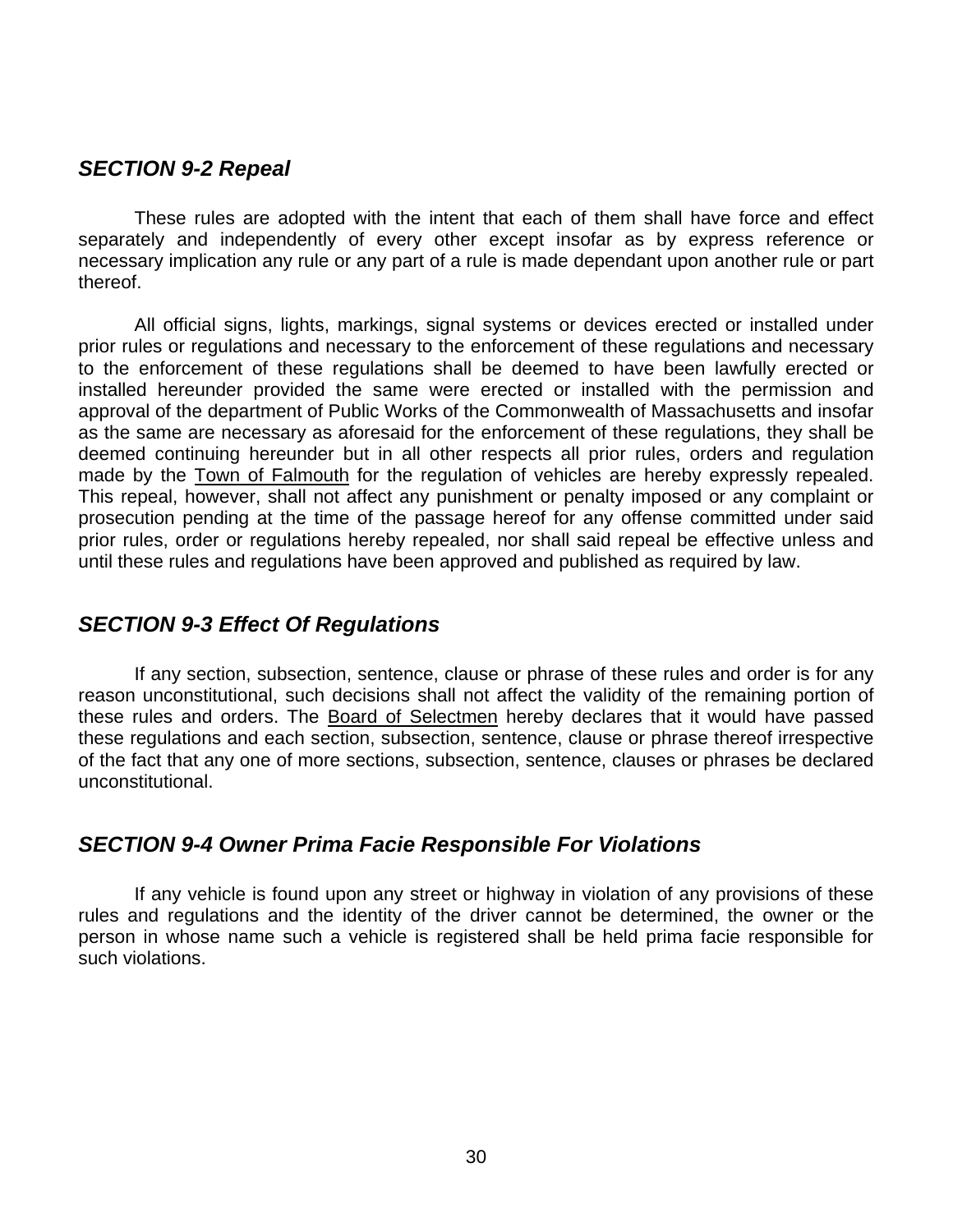# **Appendix A**

# *Schedule I*

# <span id="page-30-0"></span>PARKING

| Location | Side | From | To | Type of Parking |
|----------|------|------|----|-----------------|
|          |      |      |    |                 |
|          |      |      |    |                 |
|          |      |      |    |                 |
|          |      |      |    |                 |
|          |      |      |    |                 |
|          |      |      |    |                 |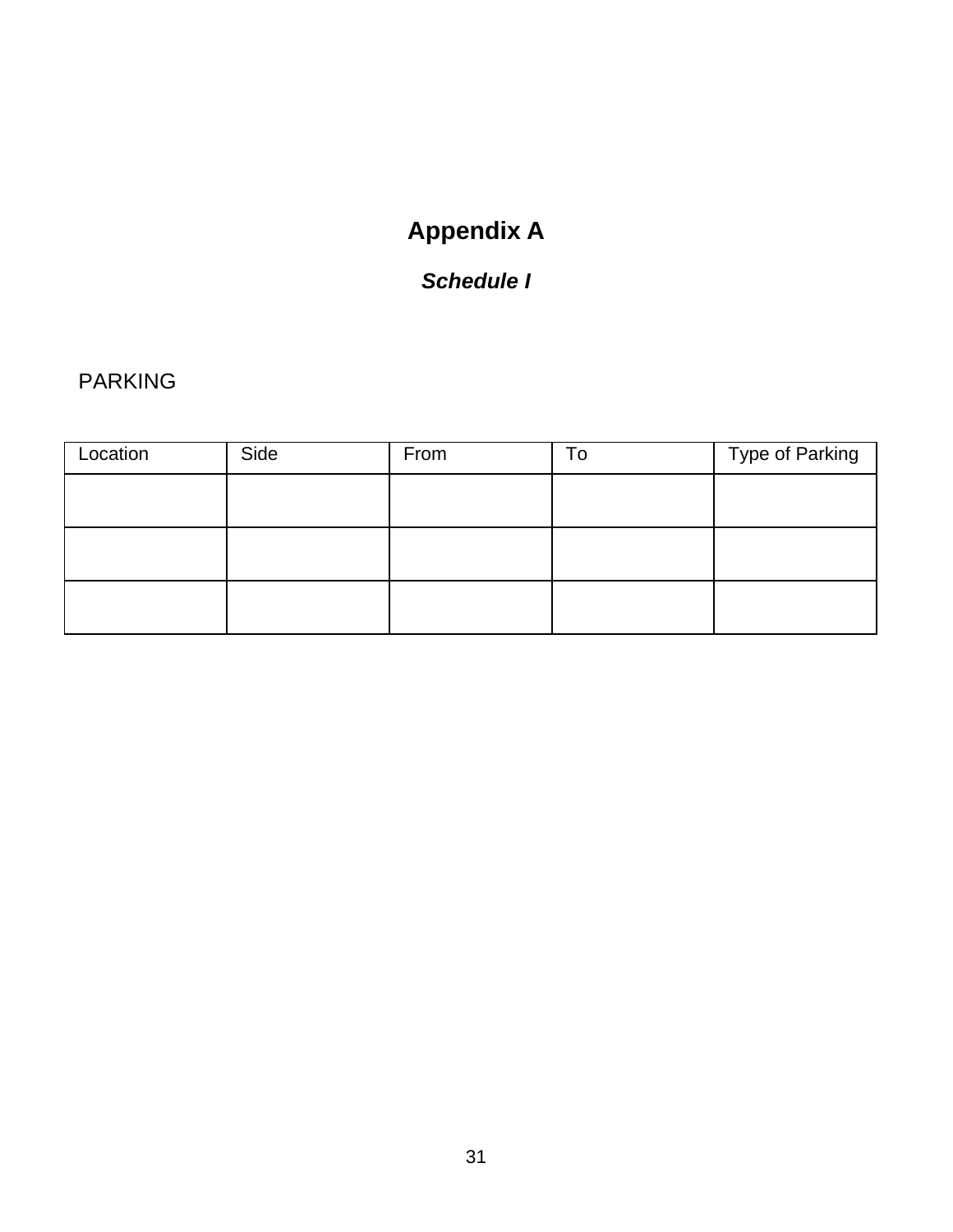# <span id="page-31-0"></span>**Schedule I-A**

# *Section 1 -On Street Parking meter Zone*

| <b>Location</b> | <b>Side</b> | <b>From</b> | To |
|-----------------|-------------|-------------|----|
|                 |             |             |    |
|                 |             |             |    |
|                 |             |             |    |
|                 |             |             |    |
|                 |             |             |    |
|                 |             |             |    |

# **Schedule II**

Taxicab Stands

| Location | <b>Side</b> | From | To | <b>Type</b> |
|----------|-------------|------|----|-------------|
|          |             |      |    |             |
|          |             |      |    |             |
|          |             |      |    |             |
|          |             |      |    |             |
|          |             |      |    |             |
|          |             |      |    |             |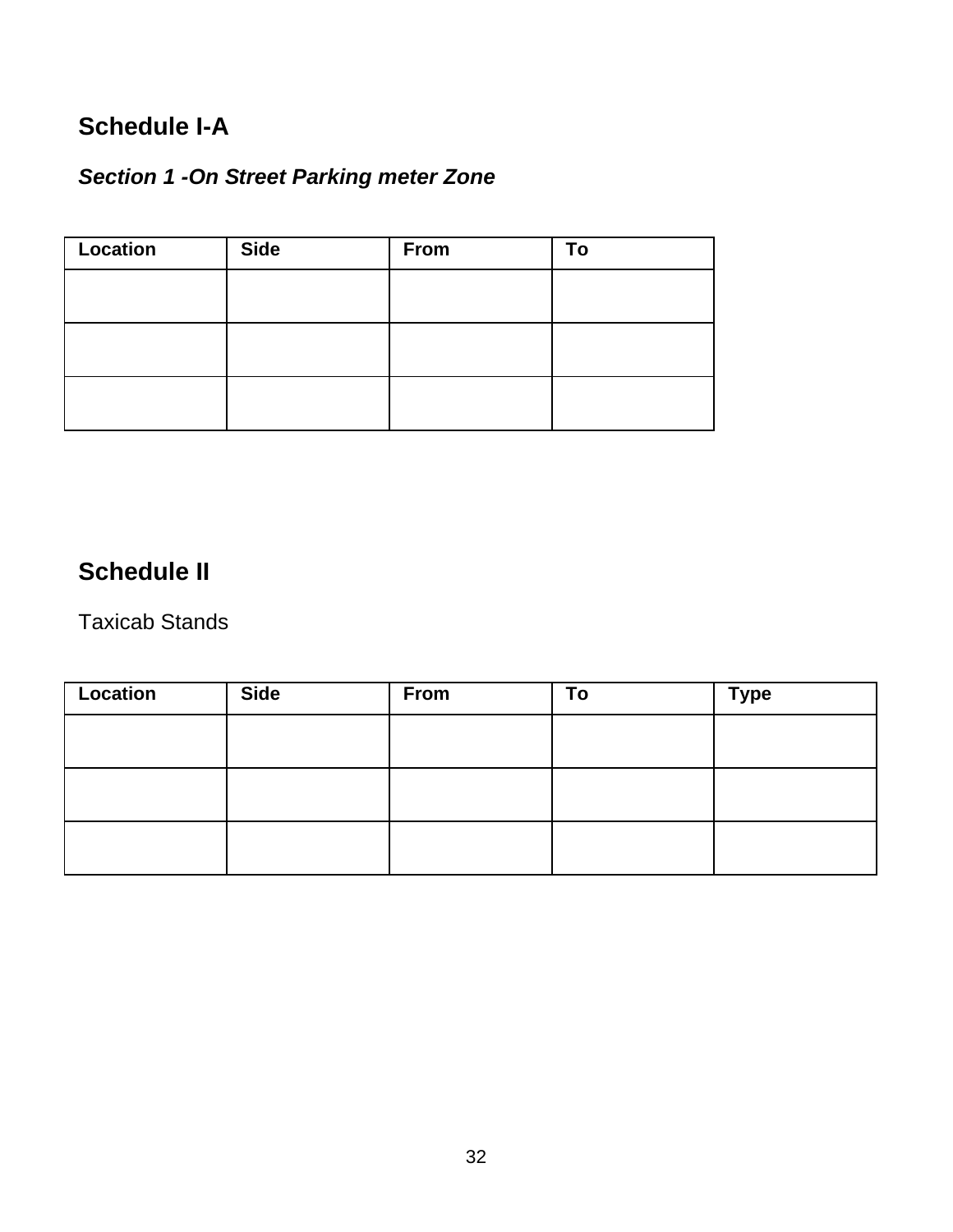# <span id="page-32-0"></span>**Schedule III**

One-Way Streets

| <b>Location</b> | <b>Side</b> | <b>From</b> | To |
|-----------------|-------------|-------------|----|
|                 |             |             |    |
|                 |             |             |    |
|                 |             |             |    |
|                 |             |             |    |
|                 |             |             |    |
|                 |             |             |    |

# **Schedule IV**

Stop Signs

**Location** 

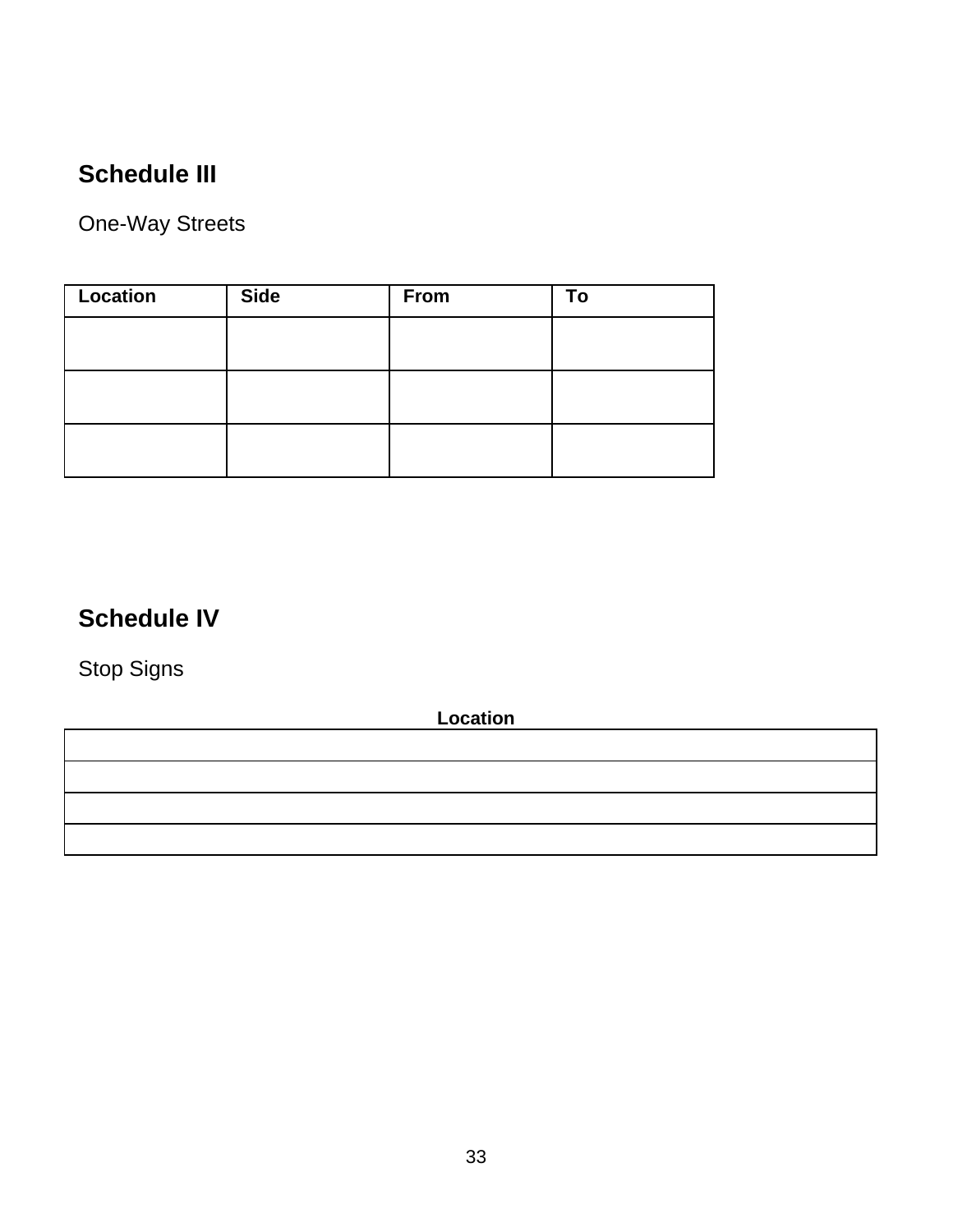# <span id="page-33-0"></span>**Schedule IV**

School Zones

#### **Location**

**APPENDIX B** 

# **PEDESTRIAN REGULATIONS**

Voted:

In accordance with the provisions of Chapter 90, Section 18A of the General Laws (Ter. Ed.) and in accordance with the Pedestrian Control Standards of the Department of Public Works of the Commonwealth of Massachusetts, the Board of Selectmen of the Town of Falmouth hereby enacts the following regulations to govern the use of ways by pedestrians.

These regulations are to become effective on \_\_\_\_\_\_\_\_\_\_\_\_\_\_\_\_\_\_\_\_\_\_\_\_\_\_\_\_

### **PEDESTRIAN CONTROL REGULATIONS**

# *SECTION 1 Pedestrian Crossing Ways Or Roadways*

 Pedestrians shall obey the direction of police officers directing traffic and whenever there is an officer directing traffic, a traffic control signal or a marked crosswalk within three hundred (300) feet of a pedestrian, no such pedestrian shall cross a way or roadway except within the limits of a marked crosswalk and as hereinafter provided in these regulations. For the purpose of these regulations, a marked crosswalk shall only be construed to be that area of a roadway reserved for pedestrian crossing located between two solid white reflectorized 12 inch pavement markings in rural areas or markings not less than six inches wide in urban areas, said markings or lines being no less than six feet apart.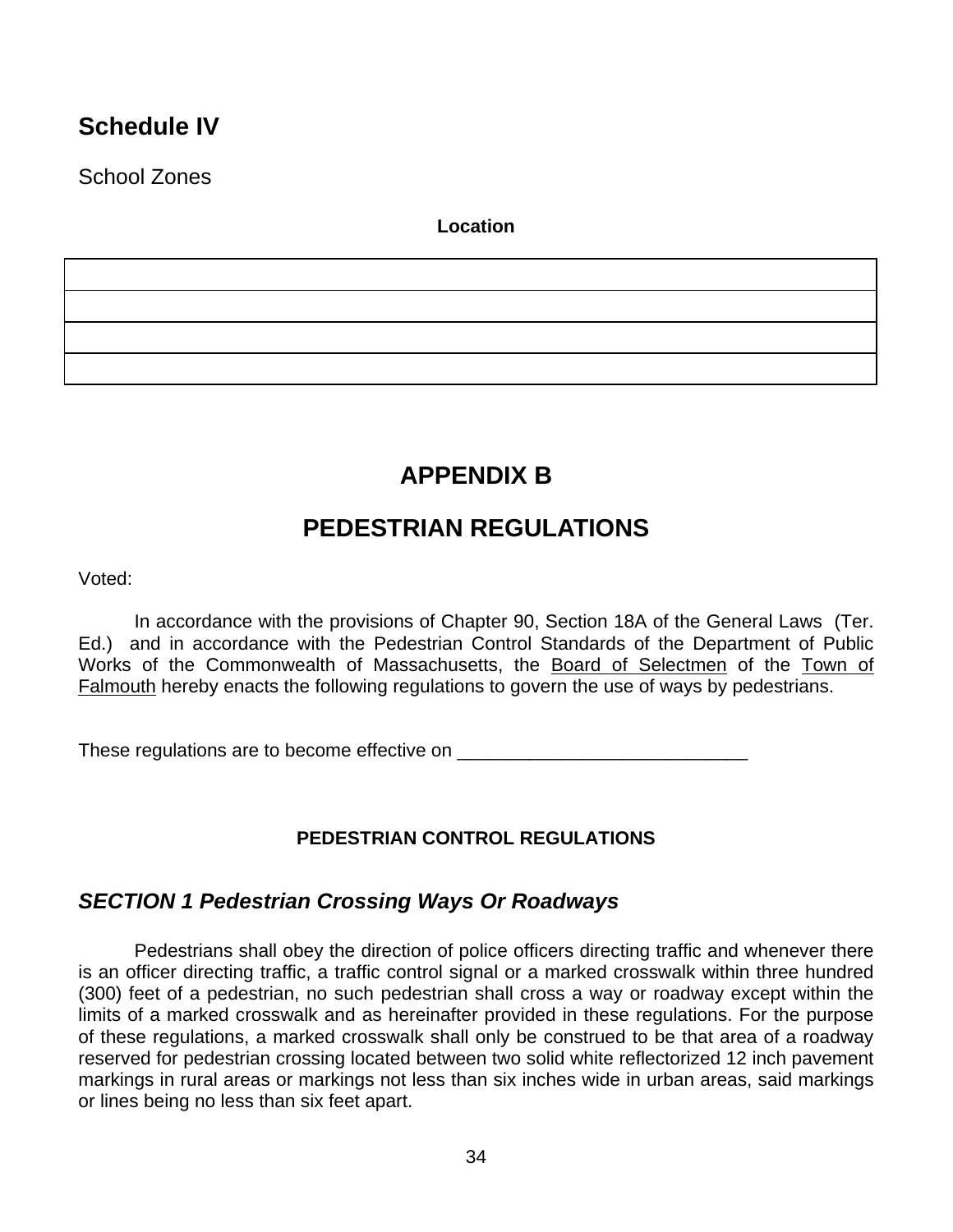# <span id="page-34-0"></span>*SECTION 2 Pedestrian Actuation*

(a) At a traffic control signal location where pedestrian indications are provided but which are shown only upon actuation by means of a pedestrian push button, no pedestrian shall cross a roadway unless or until the pedestrian control signal push button has been actuated and then cross only on the proper pedestrian signal indication. At traffic control signal locations where no pedestrian indication is provided, pedestrians shall cross only on the green indication. If necessary, the green indication shall be actuated by the pedestrian by means of a push button.

(b) At a traffic control signal location, pedestrians shall yield the right of way to vehicles of a funeral or other procession or authorized emergency vehicle while in performance of emergency duties regardless of the signal indication given, and they shall not attempt to cross the roadway until such vehicles or procession has passed at which time pedestrians shall then cross the roadway only as provided in these regulations.

# *SECTION 3 Pedestrian Obedience To Traffic Control Signals*

 Traffic control signal color indications and legends shall have the commands ascribed to then in this section and no other meanings, and every pedestrian shall comply therewith, except when otherwise directed by an officer.

(a) Red and Yellow or the Word "Walk" - Whenever the red and yellow lenses are illuminated together or the single word "Walk" is illuminated, pedestrians facing such indication may proceed across the roadway and in the direction of such signal only.

(b) Red Alone or "Don't Walk" - Whenever the words "Don't Walk" or any indication other than red and yellow shown together are illuminated in a traffic control signal where pedestrian indications are provided, pedestrians approaching or facing such indication shall wait on the sidewalk, edge of roadway or in the pedestrian refuge area of a traffic island and shall not enter upon or cross a roadway until the proper indication is illuminated in the traffic control signal, but any pedestrian who has partially completed his crossing on the walk indication shall proceed or return to the nearest sidewalk or safety island on the yellow indication, the red indication or when the words "Don't Walk" are illuminated by rapid intermittent flashes.

(c) Green Alone - At traffic control signal locations where no pedestrian indication is given or provided, pedestrians facing the signal may proceed across the roadway within any marked crosswalk in the direction of the green indication.

(d) Yellow Alone, Red Alone or Flashing "Don't Walk" - Pedestrians approaching or facing a yellow, red or flashing "Don't Walk" illuminated indication shall not start to cross a roadway.

(e) Flashing Red, Yellow or Green - At any traffic control signal location where a flashing red, flashing yellow or flashing green indication is being given facing a crosswalk, pedestrians shall actuate, where provided, the pedestrian signal indication and cross the roadway only on the red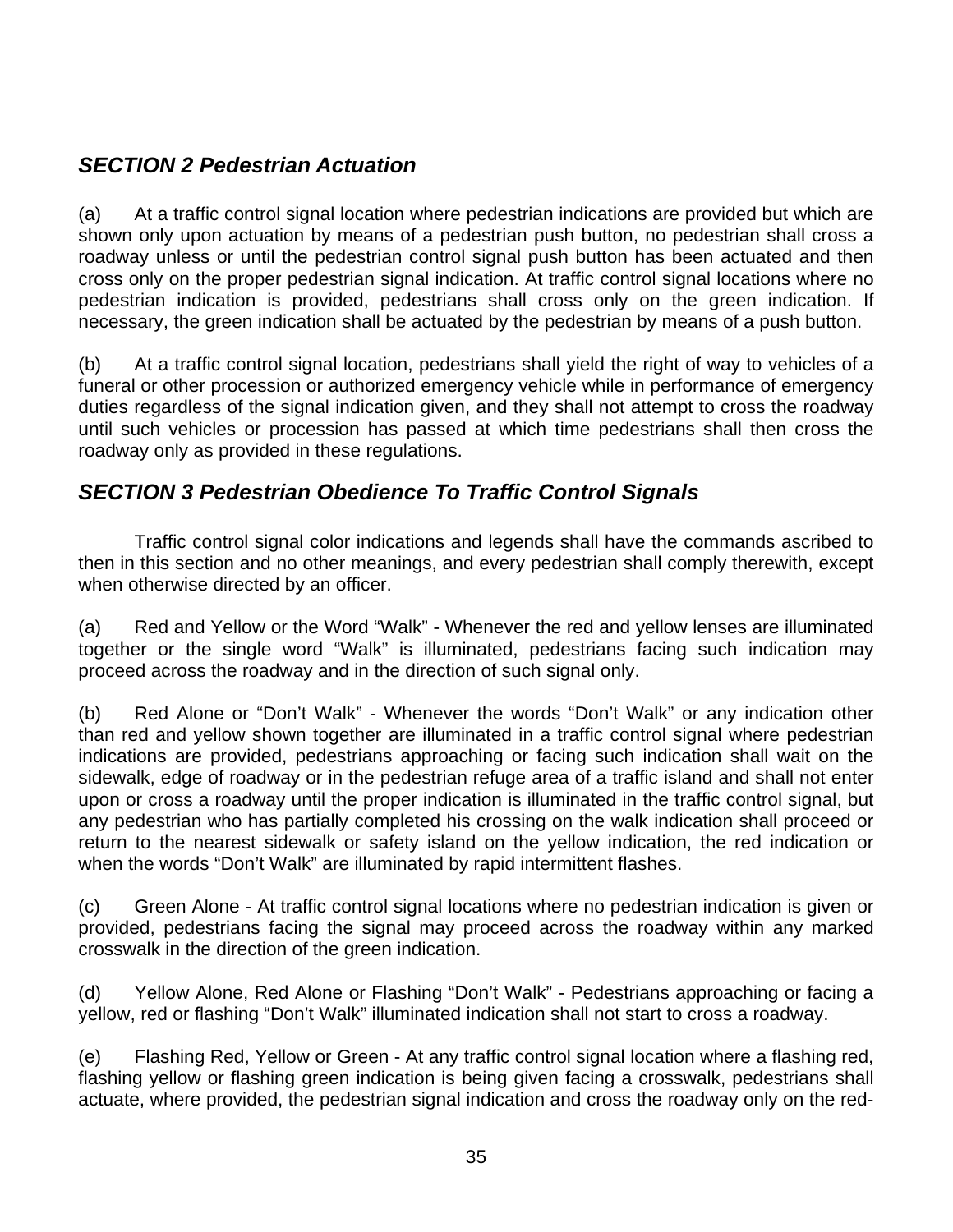<span id="page-35-0"></span>yellow or "Walk" indication when such indication is in operation. If no pedestrian signal is provided, pedestrians shall cross within crosswalks with due care.

# *SECTION 4 Pedestrian Crossings And Use Of Roadways*

(a) No pedestrian shall suddenly leave a sidewalk or safety island and walk or run into the path of a vehicle which is so close that it is impossible for the driver to yield the right of way.

(b) Pedestrians shall at all times attempt to cross a roadway using the right half of crosswalks.

(c) Where sidewalks are provided, it shall be unlawful for any pedestrian to walk along and upon and adjacent roadway whenever the sidewalk is open to pedestrian use.

(d) Where sidewalks are not provided, any pedestrian walking along and upon a highway shall, when practicable, walk only on the left side of the roadway on its unfinished shoulder facing traffic, which may approach from the opposite direction.

(e) Persons alighting from the roadway side of any vehicle parked at the curb or edge of roadway shall proceed immediately to the sidewalk or edge of roadway adjacent to vehicle, and shall cross the roadway only as authorized by these regulations.

(f) It shall be unlawful for any person to actuate a pedestrian control signal or to enter a marked crosswalk unless a crossing of the roadway is intended.

# *SECTION 5 Crossing At Non-Signalized Locations*

 Every pedestrian crossing a roadway at any point other than within a marked crosswalk shall yield the right of way to all vehicles upon the roadway. At a point where a pedestrian tunnel or overpass has been provided pedestrians shall cross the roadway only by the proper use of the tunnel or overpass.

# *SECTION 6 Operators To Exercise Due Care*

 The provisions of these regulations shall in no way abrogate the provisions of Chapter 90, Section 14 and l4A of the General Laws (Ter. Ed.) which provide: "Precautions for Safety of Other Travelers" and for the "Protection of Blind"

#### Persons Crossing Ways

 Furthermore, notwithstanding the provisions of these regulations every operator of a vehicle shall exercise due care to avoid colliding with any pedestrian upon the roadway and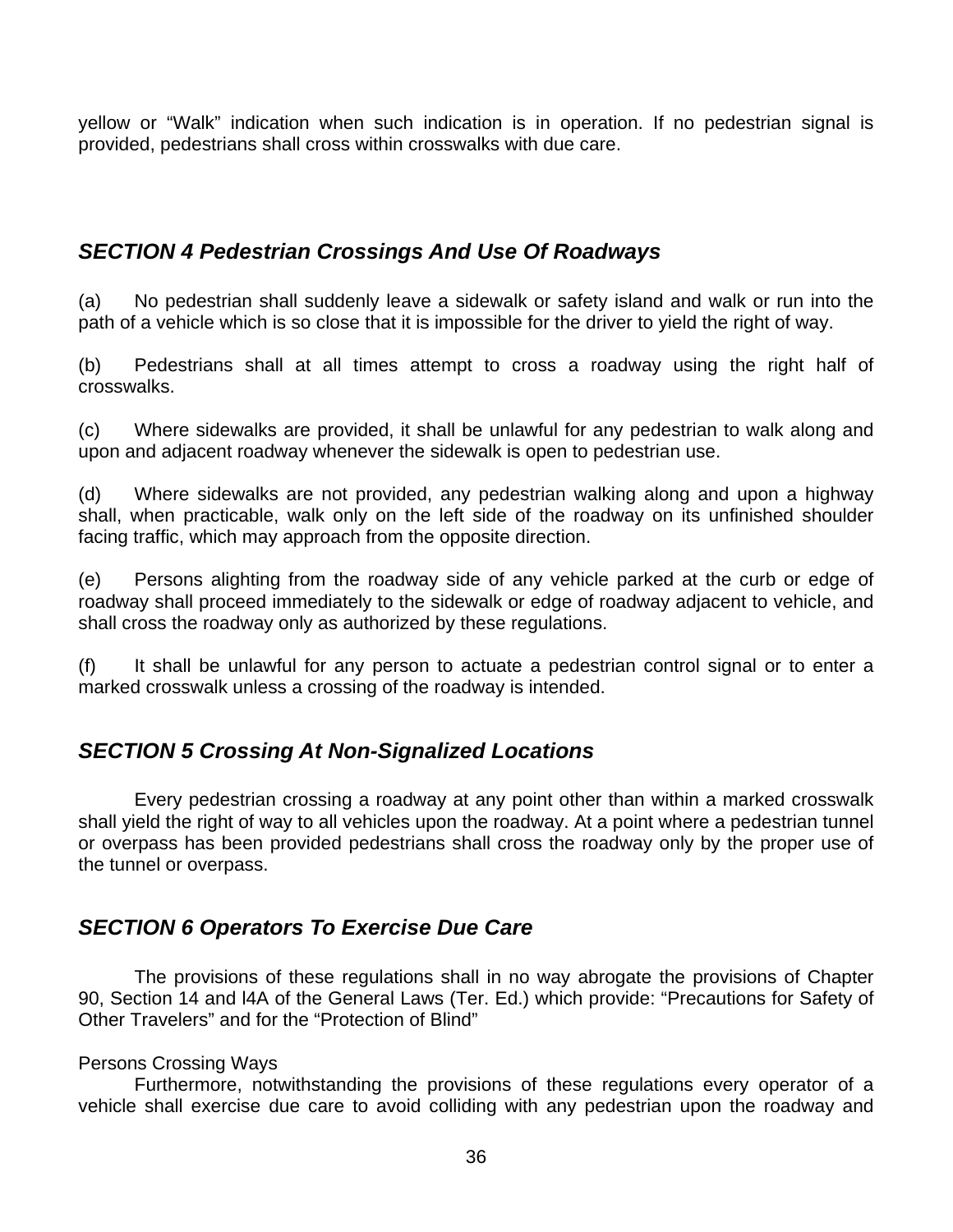<span id="page-36-0"></span>shall give warning by sounding the horn when necessary and shall exercise proper precautions which may become necessary for safe operation.

#### *SECTION 7 Pedestrians Soliciting Rides Or Business*

 No person shall stand in a roadway for the purpose of soliciting a ride, employment or business from the operator or occupant of any vehicle without the written permission of the board or officer having control of such roadway or highway.

### *SECTION 8 Officers To Enforce Pedestrian Regulations*

These pedestrian control regulations shall be enforced by all police officers of the Town of Falmouth on and after **Example 20** and  $\alpha$ 

### *SECTION 9 Exemptions*

 The provisions of these rules and regulations governing the use-of ways by pedestrians shall not apply to pedestrians actually engaged in work upon a roadway closed to travel or under construction or repair, to municipal, state, federal or public service corporation employees while in the performance of their duties, to officers engaged in the performance of their public duties or to pedestrians acting in an emergency when such emergency necessitates departure from any part of these rules and regulations.

#### *SECTION 10 Penalties*

 Any person who violates the provisions of this Article which deal with the proper use of ways by pedestrians shall be punished as provided in Chapter 90, Section 18A of the General Laws (Ter. Ed.).

### *SECTION 11 Effect of Regulation*

All existing rules and regulations governing the operation of vehicles or the use of ways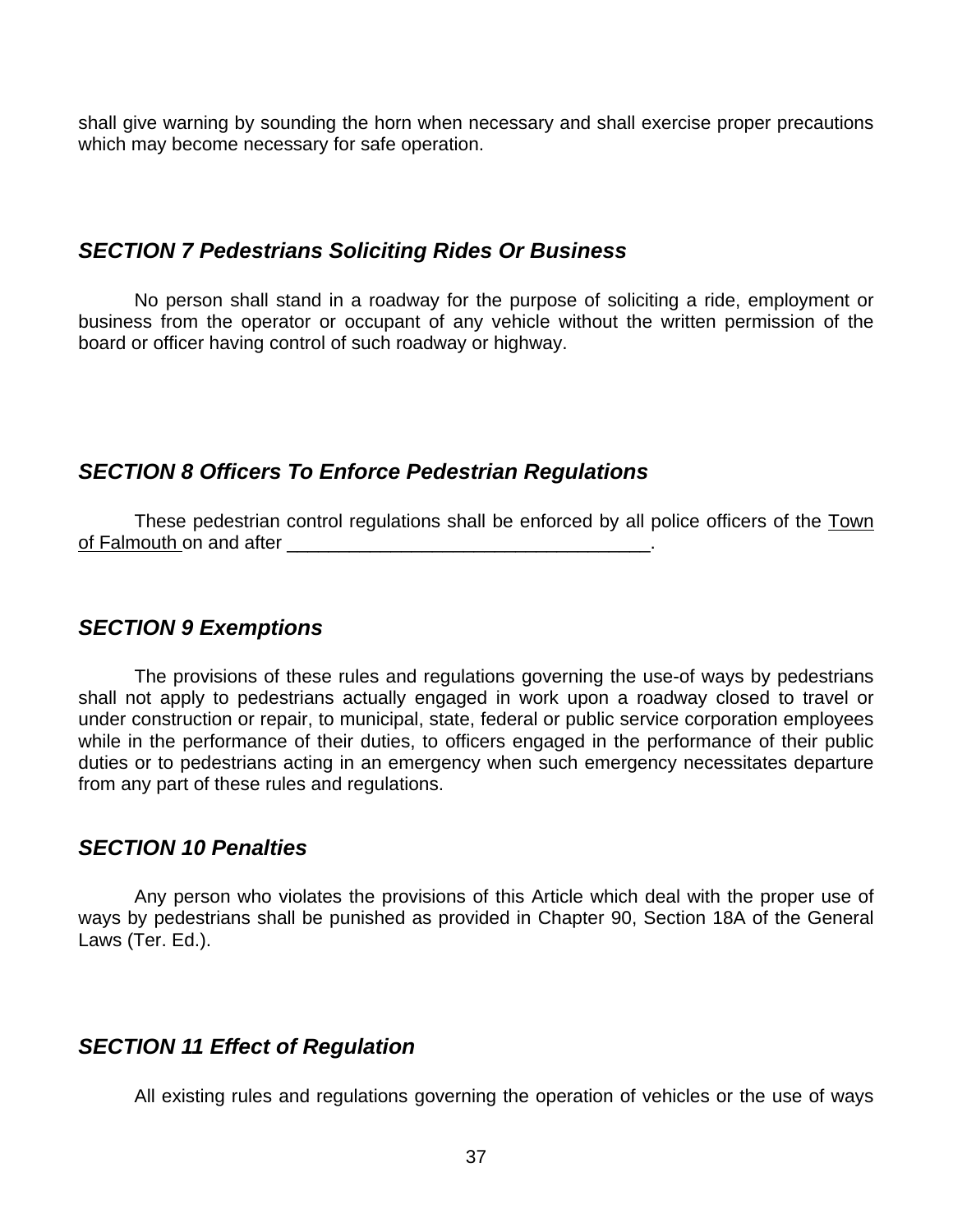by pedestrians, which are inconsistent herewith, are hereby expressly repealed. This repeal shall not, however, affect any punishment or penalty imposed or any complaint or prosecution pending at the time of passage hereof for any offense committed under any of the said rules and regulations hereby repealed.

 If any section, sub-section, sentence, clause or phrase of these rules and regulations is for any reason unconstitutional, such decision shall not affect the validity of the remaining portion of these rules and regulations. The Board of Selectmen of the Town of Falmouth hereby declare that they would have passed these rules and regulations and each section, sub-section, sentence, clause or phrase thereof, irrespective of the fact that any one or more sections, subsections, sentences, clauses or phrases be declared unconstitutional.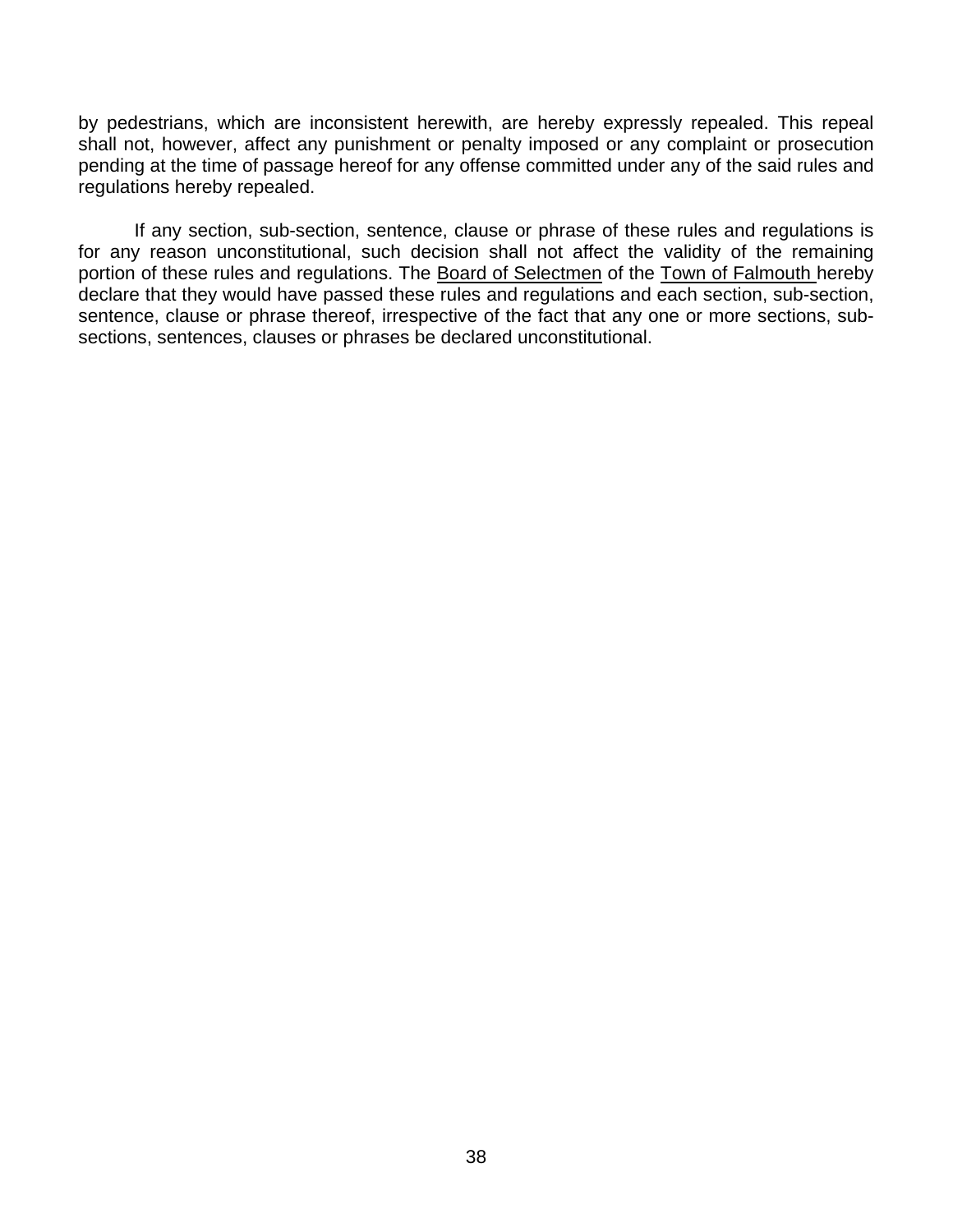# **APPENDIX C**

# **Tow-Away Zone Regulations**

### <span id="page-38-0"></span>*SECTION 1 In General Tow-Away Zone Regulations*

 In accordance with the provisions of Chapter 40, Section 22D of the General Laws (Ter. Ed.) the Board of Selectmen of the Town of Falmouth hereby enact the following regulations authorizing the removal to a convenient place of vehicles parked or standing in such manner, or in such areas as are hereinafter described on any way under the control of the Town of Falmouth Vehicles specifically exempt by Chapter 40, Section 22D shall not however be subject to such removal.

### *SECTION 2 Authorization Of Police*

 The moving or towing of any vehicle under the provisions of this Article shall be by and at the direction of the Chief of Police or such other Officer(s) of the rank of Sergeant or higher as he may from time to time designate.

### *SECTION 3 Towing And Storage Fees*

 The Board of Selectmen hereby imposes upon the owner of any vehicle moved or towed to a convenient place, under the provisions of this Article, the following fees:

(a) Removal or towing fee not to exceed that which is provided in or as authorized by Statute Law.

(b) Storage Fees:

 Not to exceed that which is provided in or as authorized by Statute Law Section 4 Liability for Damage During Removal or Storage.

 The contractor shall be liable to the owner for any damage arising out of negligence caused to a vehicle in the course of removal and storage.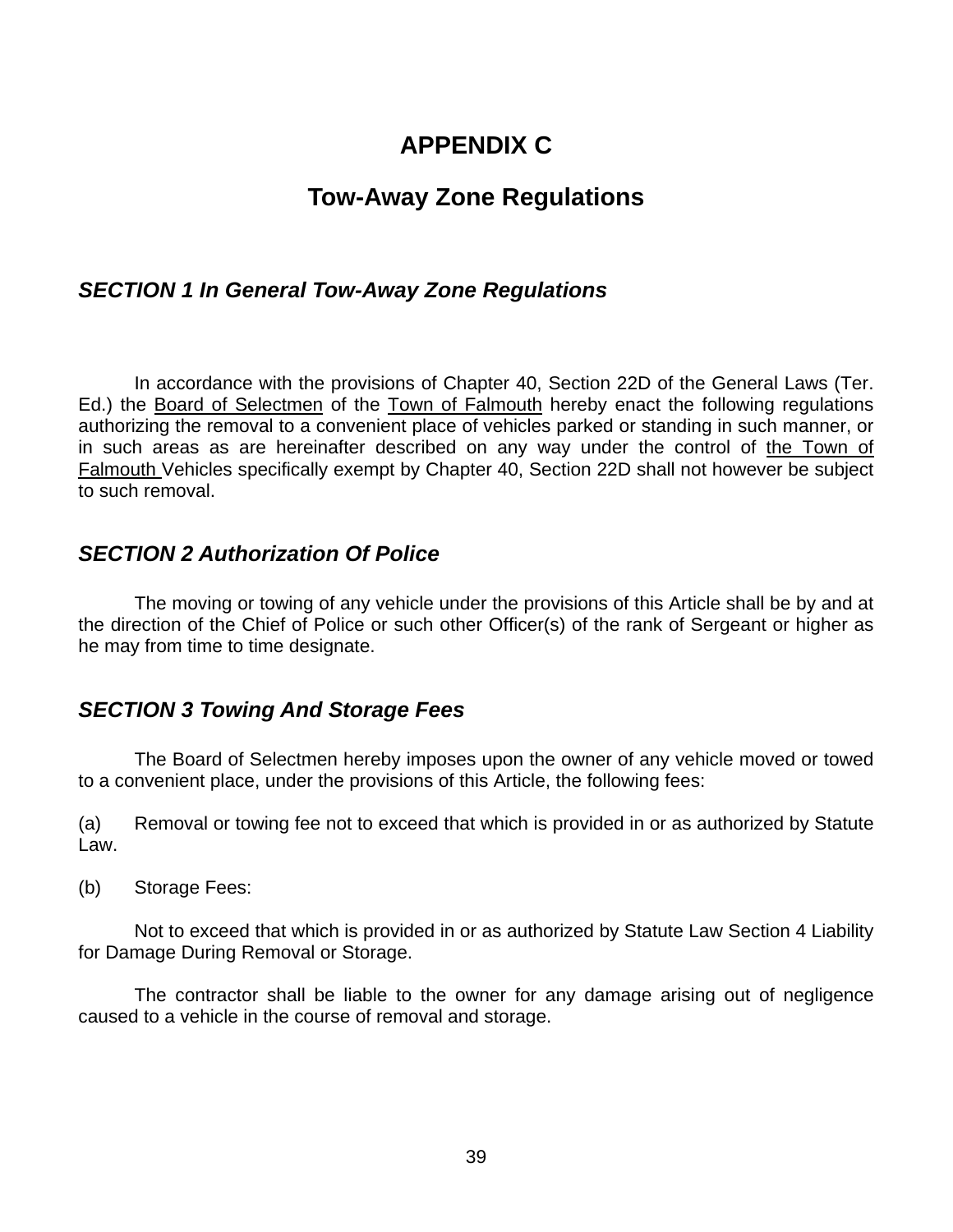### <span id="page-39-0"></span>*SECTION 5 General Prohibition Towing Zones*

 No person shall stand or park or allow, permit or suffer any vehicle registered in his name to stand or park in any of the following places. Vehicles found in violation of the provisions of this Section except those specifically exempted by law, shall be removed to a convenient place under the direction of an officer of the Police Department and the owner of the vehicle so removed or towed away shall be liable to the cost of such removal and storage, if any, as set forth in Section 3 of this Article. The owner of any vehicle removed or towed away under the provisions of this Section shall also be subject to the penalties provided in Chapter 90, Section 2A1/2 of the General Laws (Ter. Ed.).

- (a) Upon any way in such a manner as to impede the removal or the plowing of snow or ice except for vehicles parked in accordance with approved regulations governing all night parking.
- (a) Upon any sidewalk.
- (b) Upon any crosswalk.
- (c) Upon any way within twenty (20) feet of an intersecting way except alleys.
- (d) Upon a way within ten (10) feet of a fire hydrant.
- (e) A roadway side of any vehicle stopped or parked at the edge or curb of the way.
- (f) In front of a public or private driveway.
- (g) Upon any way where the parking of a vehicle will not leave a clear and unobstructed lane at least ten (10) feet wide for passing traffic.

### *SECTION 6 Parking Prohibitions, Towing Zone*

 No person shall stand or park or allow, permit or suffer any vehicle registered in his name to stand or park on any of the ways or parts of ways hereinafter described and during the periods of time set forth. Vehicles found in violation of the provisions of this Section except those specifically exempted by law shall be removed to a convenient place under the direction of an officer of the Police Department and the owner of the vehicle so removed, or towed away, shall be liable to the cost of such removal and storage, if any, as set forth in Section 3 of this article. The owner of any vehicle removed or towed away under the provisions of this Section shall also be subject to the penalties provided in chapter 90, Section 20A of the General laws (Ter. Ed.).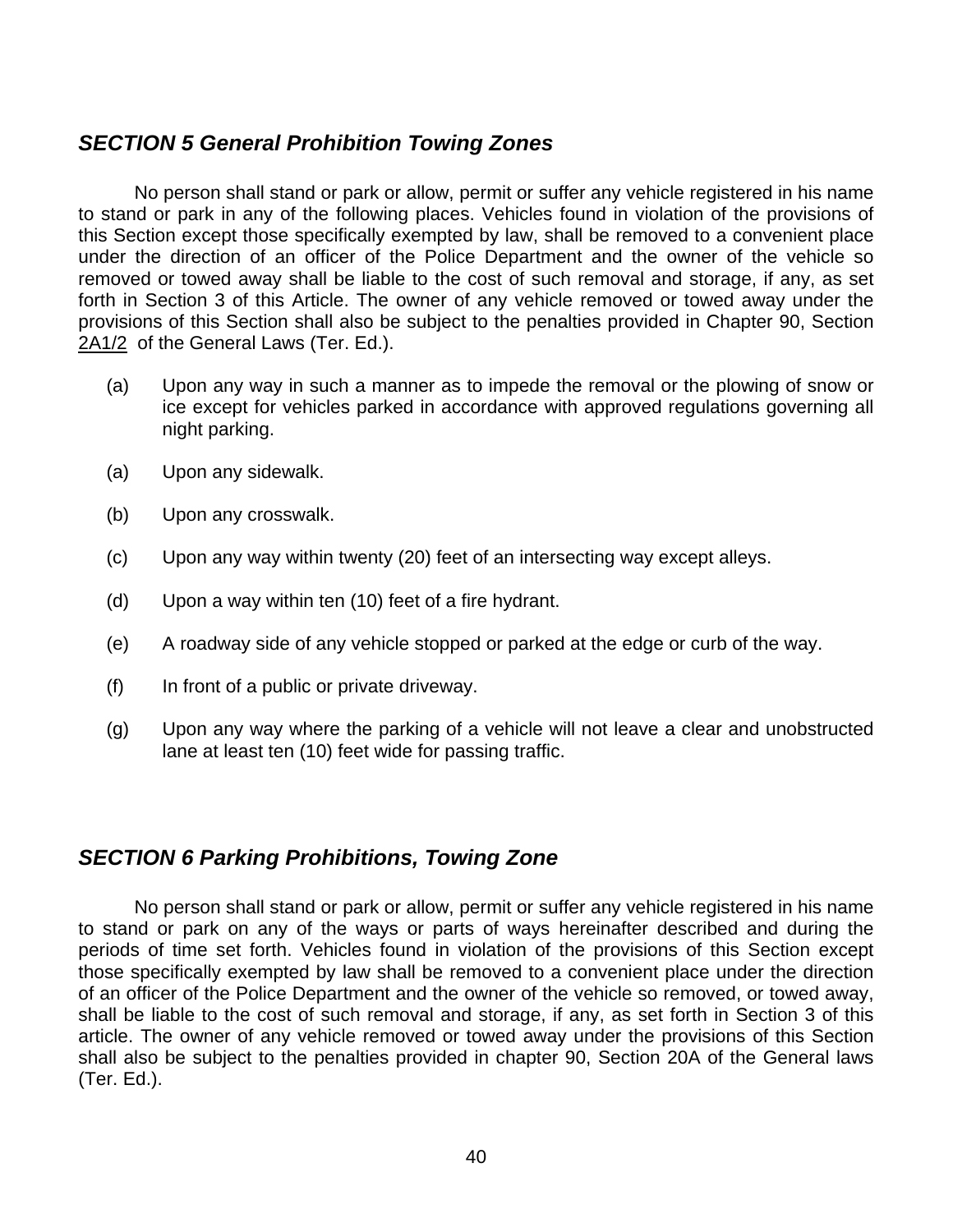- <span id="page-40-0"></span>a) In any taxicab stand.
- b) On streets with "No Parking" signs.
- c) In any Bus Stop.
- d) Streets with "TOW AWAY ZONE" signs.

### *SECTION 7 Official Traffic Signs*

 The provisions of Section 6 shall be effective only during such time as a sufficient number of official traffic signs bearing the legend TOW AWAY ZONE are installed, erected, maintained and located so as to be visible to approaching drivers, said signs to be appended above or incorporated into the legend of Parking Prohibition Signs.

### *SECTION 8 Police to Keep Record of Towed Vehicles*

 The Police Department shall keep a record of all vehicles towed**\*** or removed under the provisions of this Article. Such record shall be retained for one (1) year and shall contain the following information:

- (a) The registration of the vehicle.
- (b) The location, from which it was towed, and time and date of tow order.
- (c) The location to which it was moved.
- (d) The fee charged for towing.
- (e) Name of towing contractor, if any.
- (f) Name and rank of officer who authorized towing.

**\*** *Tow truck operator must notify Falmouth police department within 30 minutes of towing a vehicle.*